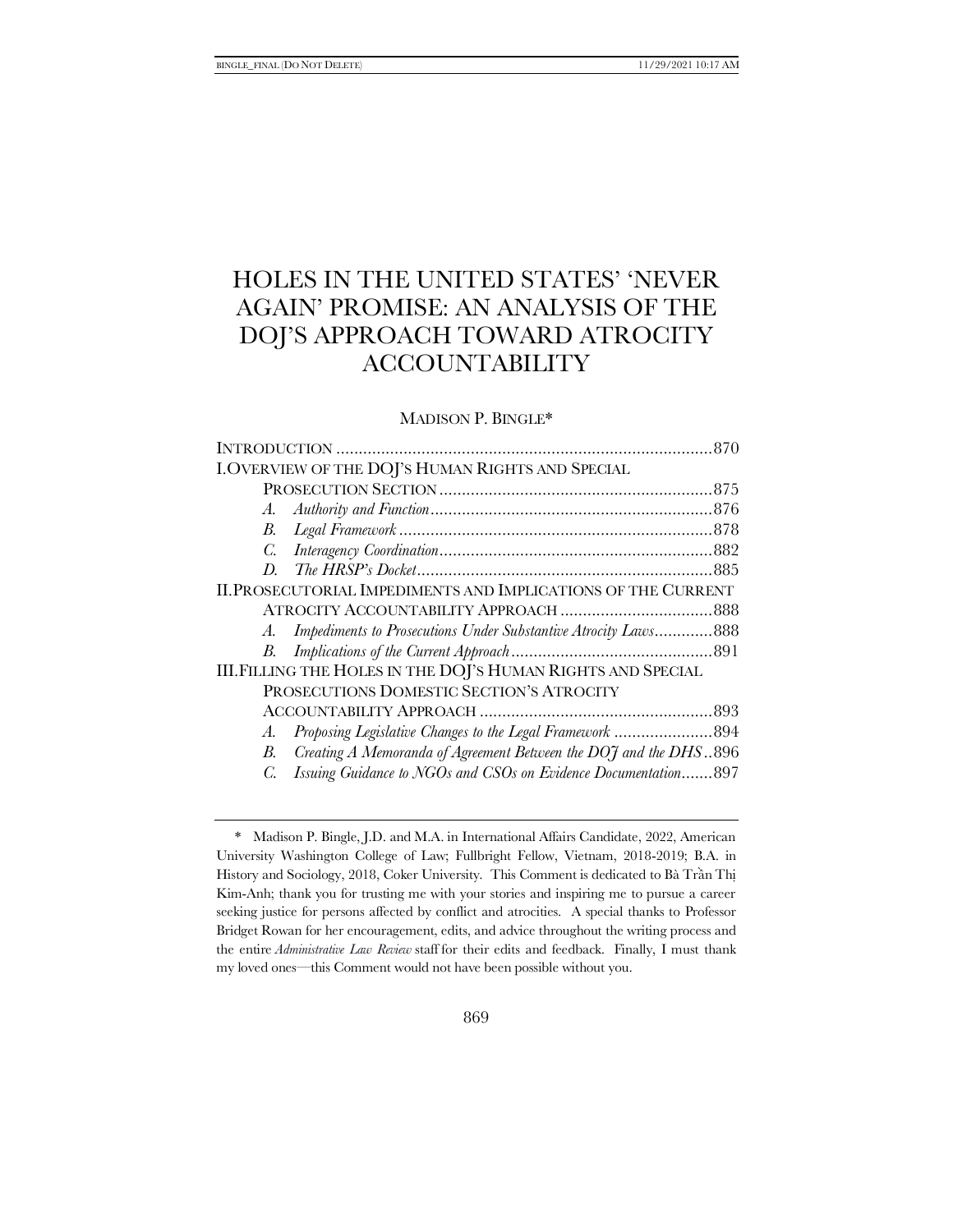CONCLUSION ........................................................................................898

#### **INTRODUCTION**

"There may be times when we are powerless to prevent injustice, but there must never be a time when we fail to protest." 1

—Elie Wiesel

In the aftermath of World War II (WWII) and the Holocaust,<sup>2</sup> the Allies struggled to determine the most appropriate method of accountability for the perpetrators of one of the worst atrocities known to humankind.3 The United States' proposed solution steered the Allies towards the development of an unprecedented international judicial mechanism known as the Nuremberg Tribunal.4 President Harry Truman's Executive Order 9547 appointed then-Attorney General Robert H. Jackson, head of the Department of Justice (DOJ), to serve as the chief American prosecutor of the Nuremberg Tribunal.5 Several other Americans affiliated with the

3*. See* Ian Cobain, *Britain Favoured Execution Over Nuremberg Trials for Nazi Leaders*, GUARDIAN (Oct. 25, 2012, 19:05 EDT), https://www.theguardian.com/world/2012/oct/2 6/britain-execution-nuremberg-nazi-leaders.

4. This Comment refers to the International Military Tribunal as the Nuremberg Tribunal. While there was also the International Military Tribunal for the Far East, this Comment focuses on the Nuremberg Tribunal, as it often is seen as emblematic of an international shift in atrocity accountability. *See* Charter of the International Military Tribunal art. 1, Aug. 8, 1945, as amended by protocol of Oct. 6, 1946, 59 Stat. 1544, 82 U.N.T.S. 279; *see also* Bruce J. Einhorn et al., *The Prosecution of War Criminals and Violators of Human Rights in the United States*, 19 WHITTIER L. REV. 281, 282 (1997) (noting that the U.S. government advocated for the most "humane and jurisprudential approach," while the British government recommended execution).

5*. See* Exec. Order No. 9547, 10 Fed. Reg. 4961 (May 4, 1945) ("providing for [the] representation of the United States in . . . prosecuting . . . European Axis powers and their principal agents and accessories [for atrocities and war crimes]"); *see also*  Samantha Power, *Never Again: The World's Most Unfulfilled Promise*, PUB. BROAD. SERV.,

<span id="page-1-0"></span><sup>1.</sup> Elie Wiesel, Nobel Lecture: Hope, Despair and Memory (Dec. 11, 1986), https://www.nobelprize.org/prizes/peace/1986/wiesel/lecture/.

<sup>2.</sup> The United States Holocaust Museum defines the Holocaust as "the systematic, statesponsored persecution and murder of six million Jews by the Nazi regime and its allies and collaborators." *Introduction to the Holocaust*, U.S. HOLOCAUST MEM'L MUSEUM, https://ency clopedia.ushmm.org/content/en/article/introduction-to-the-holocaust (last updated Mar. 2, 2021). *But see* GENOCIDE MATTERS: ONGOING ISSUES AND EMERGING PERSPECTIVES 2 (Joyce Apsel & Ernesto Verdeja eds., 2013) ("Debates about the use and meaning of the term 'Holocaust' have continued, with disagreements over whether to include Roma and Sinti, homosexuals, and other targeted groups under its umbrella[.]").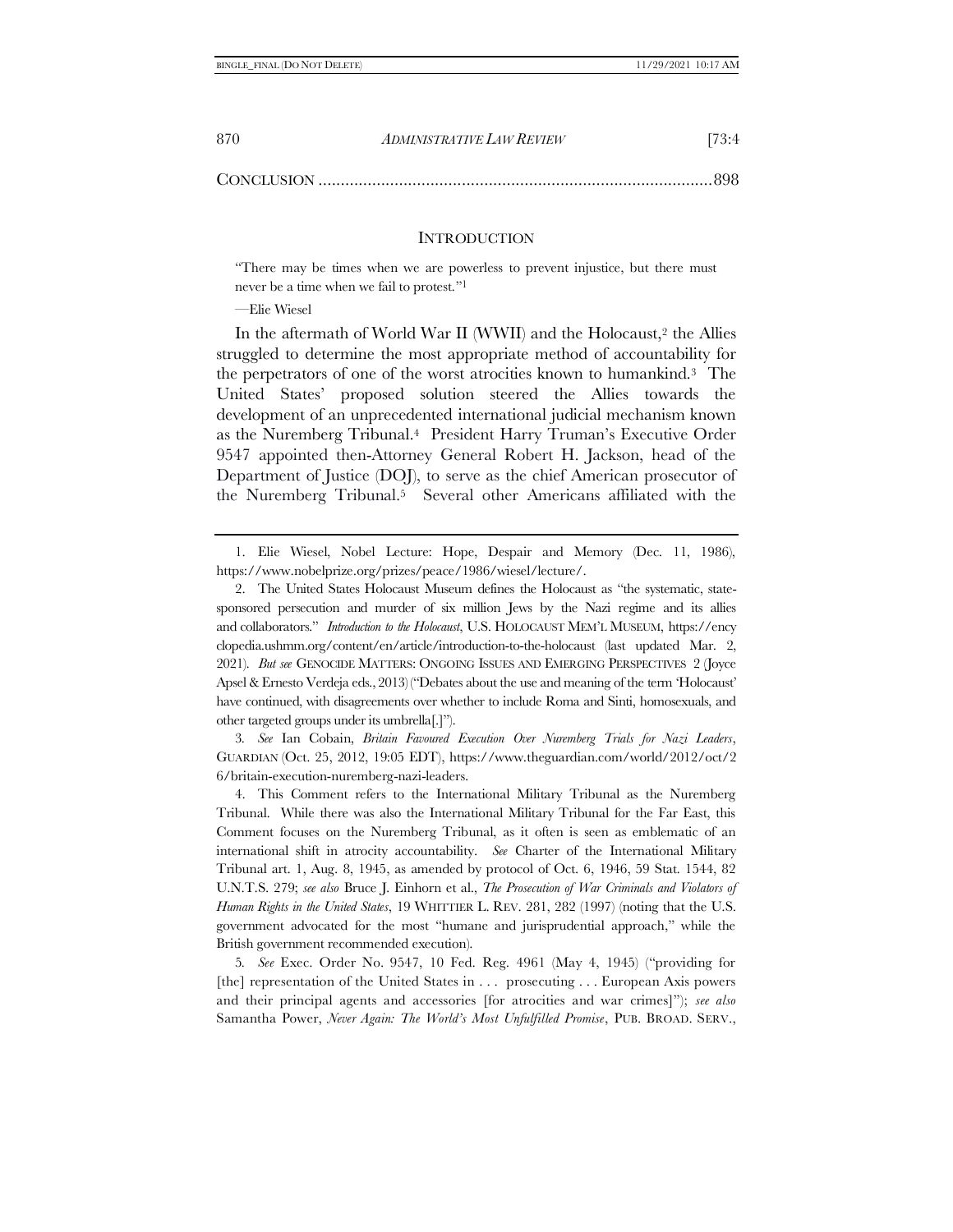<span id="page-2-0"></span>DOJ played critical roles in establishing this Tribunal and prosecuting German Nazis responsible for the Holocaust.<sup>6</sup>

By seeking accountability for these crimes at the international level, the United States—particularly personnel from the DOJ—had a role in cementing the architectural framework for international criminal law and international human rights law.7 Prior to the Nuremberg Tribunal, individual citizens and their rights were an issue of domestic law and not subject to international law.8 The work of DOJ officials at the Nuremberg Tribunal helped establish a precedent that perpetrators of atrocity crimes, such as war crimes and crimes against humanity, could be held accountable through judicial mechanisms regardless of where the acts took place.<sup>9</sup>

<span id="page-2-2"></span><span id="page-2-1"></span>As the United States shifted from post-WWII to the Cold War, the clarion message of "never again"<sup>10</sup> that the Nuremberg Tribunal intended to crystallize became a legacy the United States has struggled to fulfill.<sup>11</sup>

6*. See* Loretta E. Lynch, Att'y Gen., U.S. Dep't of Just., Remarks at the 10th International Humanitarian Law Dialogues (Sept. 29, 2016), https://www.justice.gov/opa /speech/attorney-general-loretta-e-lynch-delivers-remarks-10th-international-humanitarianlaw [hereinafter Lynch Remarks] (noting that the several American staffers at the Nuremberg Tribunal came from the U.S. Department of Justice (DOJ), including attorneys Robert H. Jackson, Thomas Dodd, Francis Biddle, Sadie Arbuthnot, and Cecelia Goetz).

7*. See* Louis B. Sohn, *The New International Law: Protection of the Rights of Individuals Rather than States*, 32 AM. U. L. REV. 1, 9–10 (1982) (discussing that Nuremberg opened a new wave of possibilities for individual responsibility under international law).

8*. See id*. at 9.

9. At the time, the term "genocide" had not yet come into existence in the legal sense. In 1944, Raphael Lemkin, a Polish-Jew who escaped to the United States before the Holocaust, coined the term, and later in 1948 after lobbying the United Nations, "genocide" became a crime under international law. *See Genocide*, U.N. OFF. ON GENOCIDE PREVENTION AND THE RESP. TO PROTECT, https://www.un.org/en/genocideprevention /genocide.shtml (last visited Nov. 14, 2021).

10. The term "never again" first appeared after American troops liberated the Buchenwald's concentration camp and survivors made signs stating "never again" in their respective languages. *See* Diana I. Popescu & Tanja Schult, *Performative Holocaust Commemoration in the 21st Century*, 26 J. CULTURE & HIST. 135, 135 (2020). Various actors, including the U.S. government, later used the expression to illicit the sentiment that the Holocaust should never transpire again. *See, e.g.*, Statement by President Joseph R. Biden on International Holocaust Remembrance Day, 2021 WEEKLY COMP. PRES. DOC. DCPD202100097 (2021), https://www.govinfo.gov/content/pk g/DCPD-202100097/html/DCPD-202100097.htm.

11. Since the Nuremberg Trials, the United States has had a checkered response to intervention in atrocities occurring abroad, such as those in Cambodia, Iraq, Rwanda, and

https://www.pbs.org/wgbh/pages/frontline/shows/karadzic/genocide/neveragain.html (last visited Nov. 13, 2021) (discussing President Truman's post-World War II (WWII) efforts for atrocity accountability).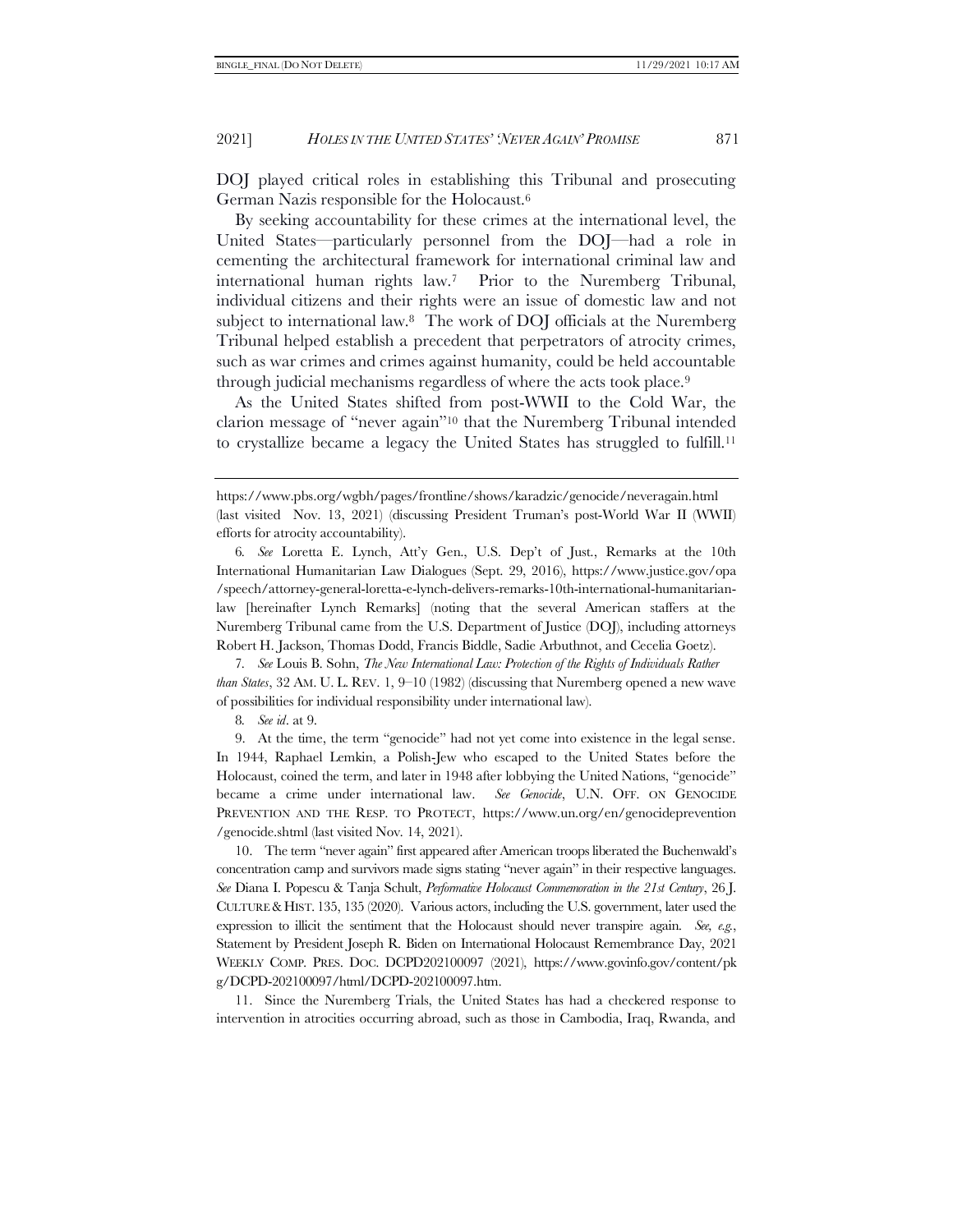Thus, the reverberatory effects of the Nuremberg Tribunal on domestic atrocity accountability efforts by the DOJ did not begin until the 1970s.<sup>12</sup>

After WWII, the United States saw a large influx of refugees from Europe, and as time passed, the United States realized it lacked the tools to hold accountable those refugees and immigrants who had associations with the German Nazi government.13 As public concern grew, the United States took its first steps towards atrocity accountability in the domestic context for those crimes committed during the Holocaust with the founding of the DOJ's Office of Special Investigations (OSI) in 1979.<sup>14</sup>

<span id="page-3-0"></span>The OSI's purpose was to detect and investigate individuals who had affiliations with the German Nazi government.15 However, the OSI lacked the authority under the United States' legal framework to prosecute perpetrators of atrocity crimes committed during WWII for their underlying criminal offense.16 This limitation forced the OSI to use civil

12*. See* JUDY FEIGIN, U.S. DEP'T OF JUST., THE OFFICE OF SPECIAL INVESTIGATION: STRIVING FOR ACCOUNTABILITY IN THE AFTERMATH OF THE HOLOCAUST  $v$ -vi (2009), http://storage.lib.uchicago.edu/pres/2015/pres2015-0270.pdf (discussing that the United States did not immediately create a domestic framework for atrocities after Nuremberg, but it created the framework later when concern grew that former Nazis and their affiliates were seeking refuge in the United States).

13*. See id*. at 35 (stating that after WWII, there were millions of refugees from Europe that wanted to flee to the United States).

14*. See generally id.* (outlining the founding of the Office of Special Investigations (OSI) and its work).

15*. See* Eli M. Rosenbaum, *An Introduction to the Work of the Office of Special Investigations*, 54 U.S. ATT'YS BULL. 1, 2 (Jan. 2006), https://www.justice.gov/sites/default/files/usao/legacy /2006/02/14/usab5401.pdf.

16. The OSI could not charge Nazis for their underlying conduct in atrocities, because their mandate pertained to denaturalizing and deporting Nazis and their affiliates, and later any naturalized U.S. citizen who partook in atrocity crimes. *See, e.g.*, *id*. at 3, 8 (stating that the OSI had jurisdiction to take "legal action to denaturalize and/or deport individuals who, in association with the Nazi Government of Germany and its allies, ordered, incited, assisted, or otherwise participated in the persecution of civilians because of race, religion, national origin, or political opinion" and later after the signing of the Intelligence Reform and Terrorism Prevention Act of 2004, the OSI's jurisdiction expanded to "any naturalized U.S. citizen who participated abroad in acts of genocide or, acting under color of foreign law, in acts of torture or extrajudicial killing.").

Bosnia. *See* Power, *supra* note [5.](#page-1-0) In other cases, the United States has perpetrated its own atrocities and failed to create a culture of accountability. *See* Nick Turse & Deborah Nelson, *Civilian Killings Went Unpunished*, L.A. TIMES (Aug. 6, 2006, 12:00 AM), https://www.latimes.com/news/la-na-vietnam6aug06-story.html (noting that the U.S. military committed at least 320 atrocities in Vietnam and did not hold most perpetrators of these atrocities accountable).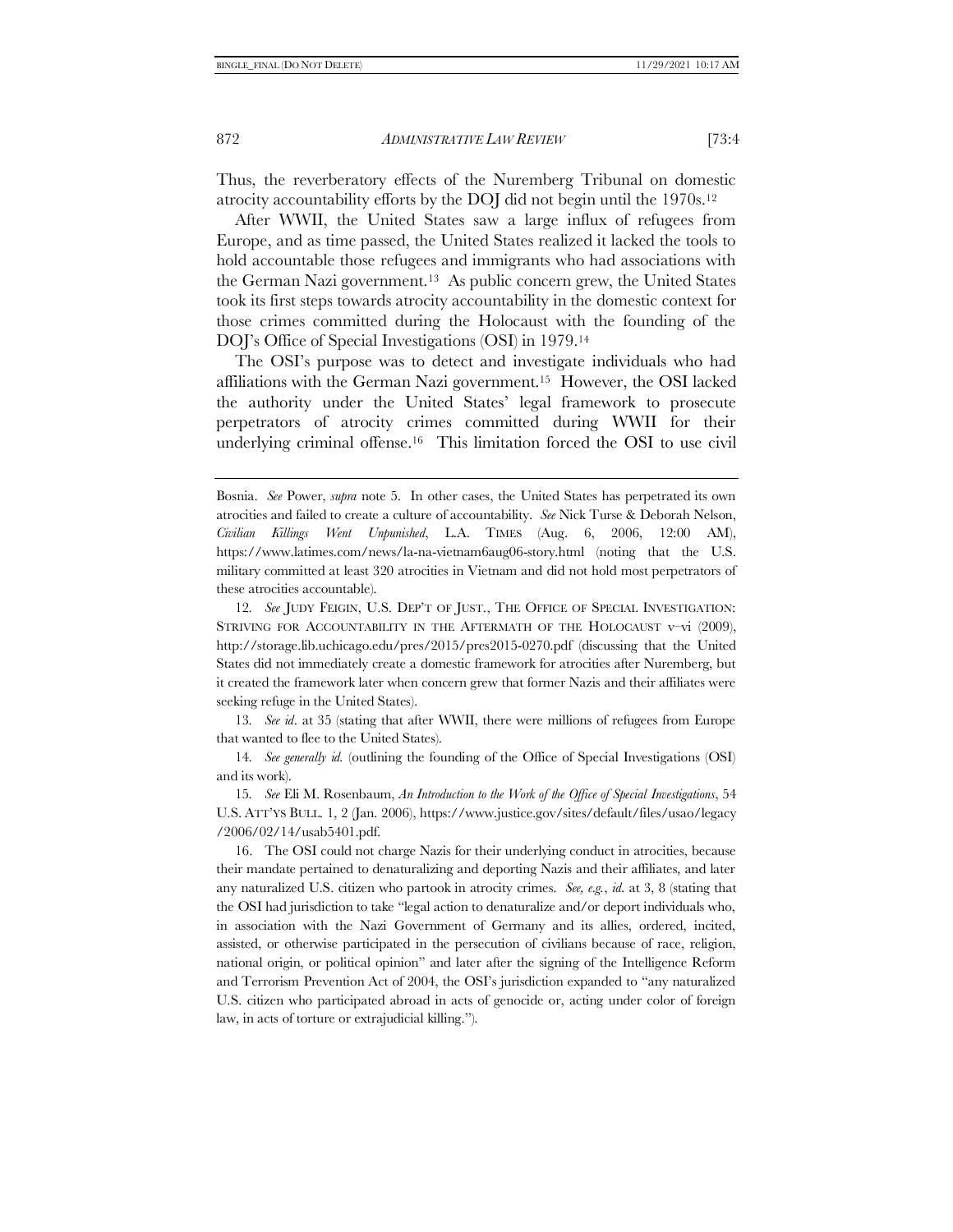proceedings such as denaturalization, deportation, removal, and sometimes extradition, as a means to achieve justice.<sup>17</sup> Therefore, the OSI's approach was merely to deny atrocity perpetrators safe haven in the United States rather than holding those who committed atrocity crimes accountable for involvement in genocide during WWII in U.S. courts.<sup>18</sup>

<span id="page-4-0"></span>As the United States started accepting refugees from other conflicts involving mass atrocities, the United States again found itself in a predicament. <sup>19</sup> There were an estimated two-thousand individuals involved in human rights violations and war crimes who began settling into U.S. diaspora communities, but there was no mechanism to hold these persons accountable domestically.20 This need, in addition to an increased focus on atrocity accountability from the Obama Administration,<sup>21</sup> led to the Human Rights Enforcement Act of 2009,

18*. See* Rosenbaum, *supra* not[e 15,](#page-3-0) at 2–3; *see also* Debbie Cenziper & Justine Coleman, *'Get the Nazi Out of New York.' The Secret Operation to Deport the Last Living Nazi Defendant in the U.S. Was a Rare Success*, WASH. POST (Sept. 1, 2018), https://www.washingtonpost.com/national/get-thenazi-out-of-new-york-the-secret-operation-to-deport-the-last-living-nazi-defendant-in-the-us-wasa-rare-success/2018/09/01/2ea22aca-aa32-11e8-8a0c-70b618c98d3c\_story.html ("[T]he OSI prosecuted in civil court more than 130 Nazi defendants through denaturalization and deportation proceedings. More than 65 people were removed from the United States over the years, but some OSI defendants were turned away by foreign governments.").

19. Conflicts such as armed conflict in Liberia and genocide in Rwanda led to the creation of diaspora communities in the United States, and concern grew that some perpetrators of atrocity crimes were finding "safe haven" in the United States. Annie Hylton, *How the U.S. Became a Haven for War Criminals*, NEW REPUBLIC (Apr. 29, 2019), https://newrepublic.com/article/153416/us-became-haven-war-criminals.

20*. Id.* (noting that many consciously decide to seek refuge in the United States given the lack of atrocity accountability efforts in U.S. courts).

21*. See generally* Directive on Creation of an Interagency Atrocities Prevention Board and Corresponding Interagency Review, 2 PUB. PAPERS 926 (Aug. 4, 2011) (demonstrating that President Obama took major steps in directing agencies to ramp up U.S. efforts for atrocity prevention and accountability).

<span id="page-4-1"></span><sup>17</sup>*. See id*. at 1–2 (explaining that the purpose of OSI was to send suspected German Nazis to countries with jurisdiction); *see also* David Ian Klein, *75 Years After Nuremberg, America's Top Nazi Hunter Looks Back*, FORWARD (June 3, 2021), https://forward.com /news/470833/nazi-hunter-eli-rosenbaum-nuremberg ("Though the law didn't give OSI powers of criminal prosecution, because the crimes were committed outside of the U.S., it did empower U.S. officials to deport those involved with perpetrating the Holocaust back to the countries where prosecution was possible."); Daniel Solomon, *The Many Trials of a Nazi War Criminal*, NEW REPUBLIC (Apr. 5, 2016), https://newrepublic.com/article/132380 /many-trials-nazi-war-criminal (noting that after seven years, the German government finally consented to receive and domestically indict John Demjanjuk, a former German Nazi who obtained citizenship in the United States in 1958).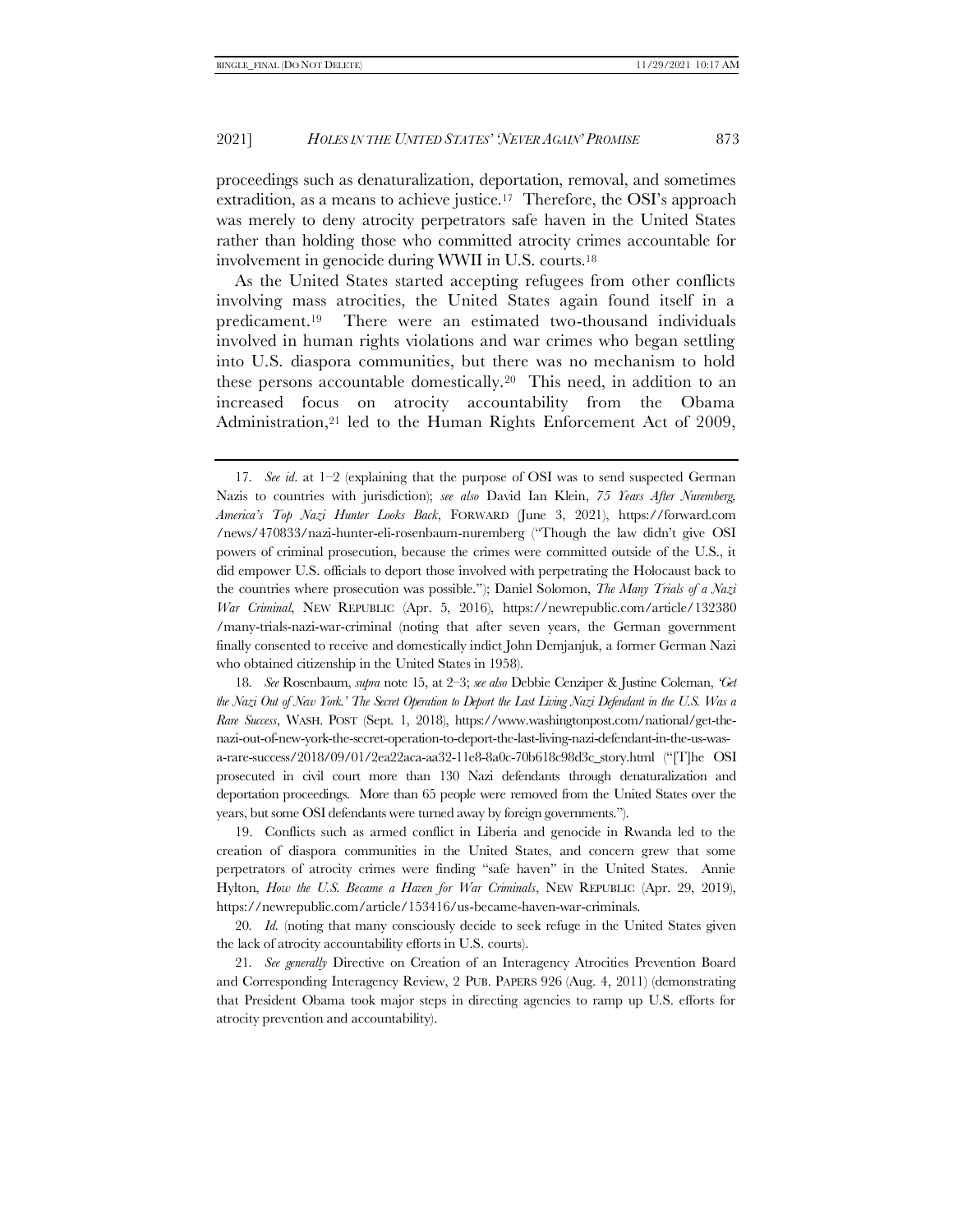which merged OSI and other DOJ sections to form the Human Rights and Special Prosecution Section (HRSP).<sup>22</sup>

<span id="page-5-0"></span>In the DOJ's current structure, the HRSP serves to fulfill the United States' Nuremberg legacy for prosecuting atrocity crimes.<sup>23</sup> However, the HRSP's current approach towards domestic atrocity accountability—which predominately relies on immigration and denaturalization laws—is an insufficient and unsustainable means of justice that fails to live up to the United States' post-WWII "never again" promise of preventing atrocities through accountability.<sup>24</sup>

To improve its domestic atrocity accountability efforts, the HRSP must charge perpetrators of atrocity crimes under substantive atrocity laws instead of resorting to immigration, naturalization, or deportation methods when domestic prosecution in the perpetrator's country of origin is unassured. Part I provides an overview of the HRSP by explaining its authority, its legal framework, its interagency coordination, and its cases previously on its docket. Part II then examines the prosecutorial impediments to the HRSP bringing charges and the broader implications of the HRSP's current approach. Finally, Part III proposes potential solutions to the DOJ's gaps in atrocity accountability. First, it recommends congressional legislative action by amending current atrocity accountability statutes and enacting a crimes against humanity statute. Second, it recommends that the HRSP clarify its interagency cooperation through a memorandum of agreement with its other U.S. agency partners. Finally, it suggests that the HRSP issue guidance for nongovernmental organizations (NGOs) and civil society organizations (CSOs) to demonstrate how these organizations can better assist the HRSP in bringing charges under

<sup>22</sup>*. See* 28 U.S.C. § 509B (describing how Congress established the Human Rights and Special Prosecution Section (HRSP) through merging different DOJ offices); *see also* John R. Crook, *U.S. Department of Justice Creates New Unit for Human Rights Violations, War Criminals*, 104 AM. J. INT'L L. 510, 510 (2010) (describing how the HRSP was founded through merging different DOJ offices).

<sup>23</sup>*. See* Lynch Remarks, *supra* note [6](#page-2-0) (asserting that through the HRSP, the DOJ continues the legacy of DOJ officials who worked at the Nuremberg Tribunal). Under international standards, genocide, torture, and war crimes fall under the category of atrocity crimes. *See generally* UNITED NATIONS, FRAMEWORK OF ANALYSIS FOR ATROCITY CRIMES 1, 3 (2014) https://www.un.org/en/genocideprevention/documents/about-us/Doc.3\_Frame work%20of%20Analysis%20for%20Atrocity%20Crimes\_EN.pdf ("The term 'atrocity crimes' refers to three legally defined international crimes: genocide, crimes against humanity and war crimes.... When part of a widespread or systematic attack against a civilian population, torture can constitute a crime against humanity.").

<sup>24</sup>*. See* Hylton, *supra* note [19;](#page-4-0) *see also* Power, *supra* note [5](#page-1-0) (discussing that through accountability at Nuremberg, the United States hoped to demonstrate a "moral and popular consensus . . . that genocide should 'never again' be perpetrated while outsiders stand idly by.").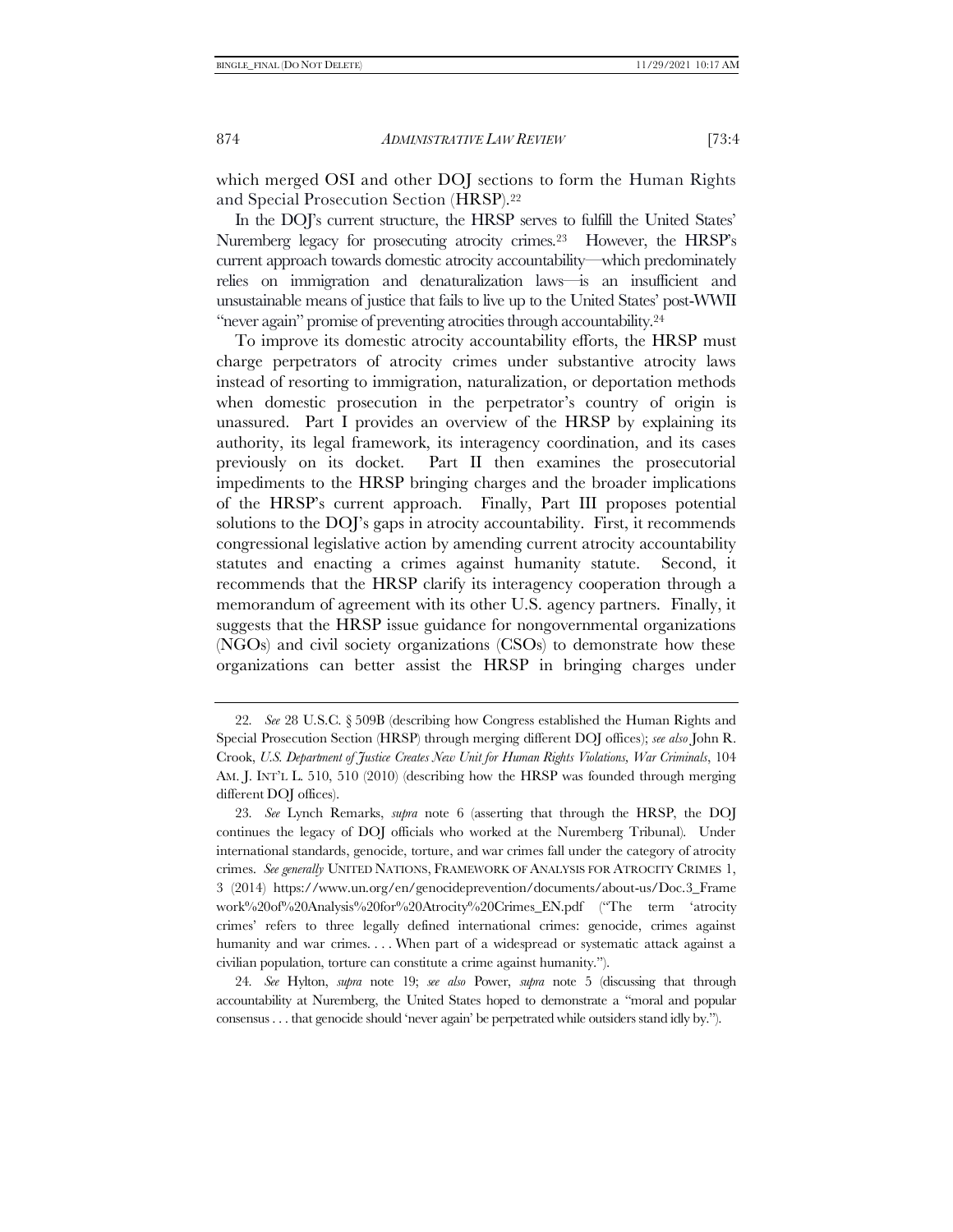substantive atrocity laws. Accomplishing these recommendations could fill the holes in the HRSP's current atrocity accountability framework, bolster the United States' ability to hold perpetrators accountable, and assist in preventing future atrocities.

# <span id="page-6-3"></span><span id="page-6-2"></span><span id="page-6-1"></span><span id="page-6-0"></span>I. OVERVIEW OF THE DOJ'S HUMAN RIGHTS AND SPECIAL PROSECUTION SECTION

 Unlike the DOJ's previous sections, such as the OSI, the HRSP has authority to extraterritorially prosecute perpetrators of human rights offenses under federal criminal laws, including genocide, torture,<sup>25</sup> war crimes, and the use or recruitment of child soldiers.26 Despite possessing an arsenal of specific laws to prosecute perpetrators, the HRSP—often in coordination with the Department of Homeland Security (DHS)27 continues to rely primarily on immigration and naturalization laws to address the issue of atrocity perpetrators in the United States.28 While using the latter method allows the United States to assert that it is engaging in atrocity accountability efforts, the practice is inherently problematic because these charges do not equate to the graveness that is associated with committing atrocity crimes.<sup>29</sup>

26*. See About the Section,* U.S. DEP'T OF JUST., https://www.justice.gov/criminal-hrsp/abouthrsp (last updated Apr. 12, 2021); *see also* § 2340 (defining and criminalizing torture).

27*. See Pursuing Accountability for Atrocities: Hearing Before the U.S. H.R. Tom Lantos Hum. Rights Comm'n*, 116th Cong. 7 (2019) [hereinafter Rodi III Testimony] (statement of Louis A. Rodi III, Acting Assistant Dir., Nat'l Sec. Investigations Div., Homeland Sec. Investigations, U.S. Immigr. & Customs Enf't). *See generally About the Section*, *supra* note [26](#page-6-0) (noting that the DOJ works closely with the Department of Homeland Security (DHS) to investigate and prosecute human rights violators and war criminals); *see also infra* Part II[I.C.](#page-28-0) (discussing the DOJ and the DHS's interagency relationship).

28*. See* Alexandra Insinga, *Mohammed Jabbateh Conviction: A Human Rights Trial Cloaked in Immigration Crimes*, JUST SEC. (Nov. 7, 2017), https://www.justsecurity.org/46801/mohammedjabbateh-conviction-human-rights-trial-cloaked-immigration-crimes/; *see also* Nicholas P. Weiss, *Somebody Else's Problem: How the United States and Canada Violate International Law and Fail to Ensure the Prosecution of War Criminals*, 45 CASE W. RSRV. J. INT'L L. 579, 582 (2012) (asserting that the United States has abrogated its international legal obligations by either removing "suspected war criminals from the country or prosecut[ing] these individuals for naturalization or immigration fraud.").

29*. See* Beth Van Schaack, *National Courts Step Up: Syrian Cases Proceeding in Domestic Courts*, *in*  IMAGINING JUSTICE FOR SYRIA 313 (2020); *accord infra* Part [II.](#page-19-0)[B.](#page-22-0) (describing the broader implications of using immigration as a method of accountability).

<sup>25</sup>*. See* Torture Convention Implementation Act of 1994, 18 U.S.C. §§ 2340–2340A (criminalizing torture and defining it as "an act committed by a person acting under the color of law specifically intended to inflict severe physical or mental pain or suffering . . . upon another person within his custody or physical control").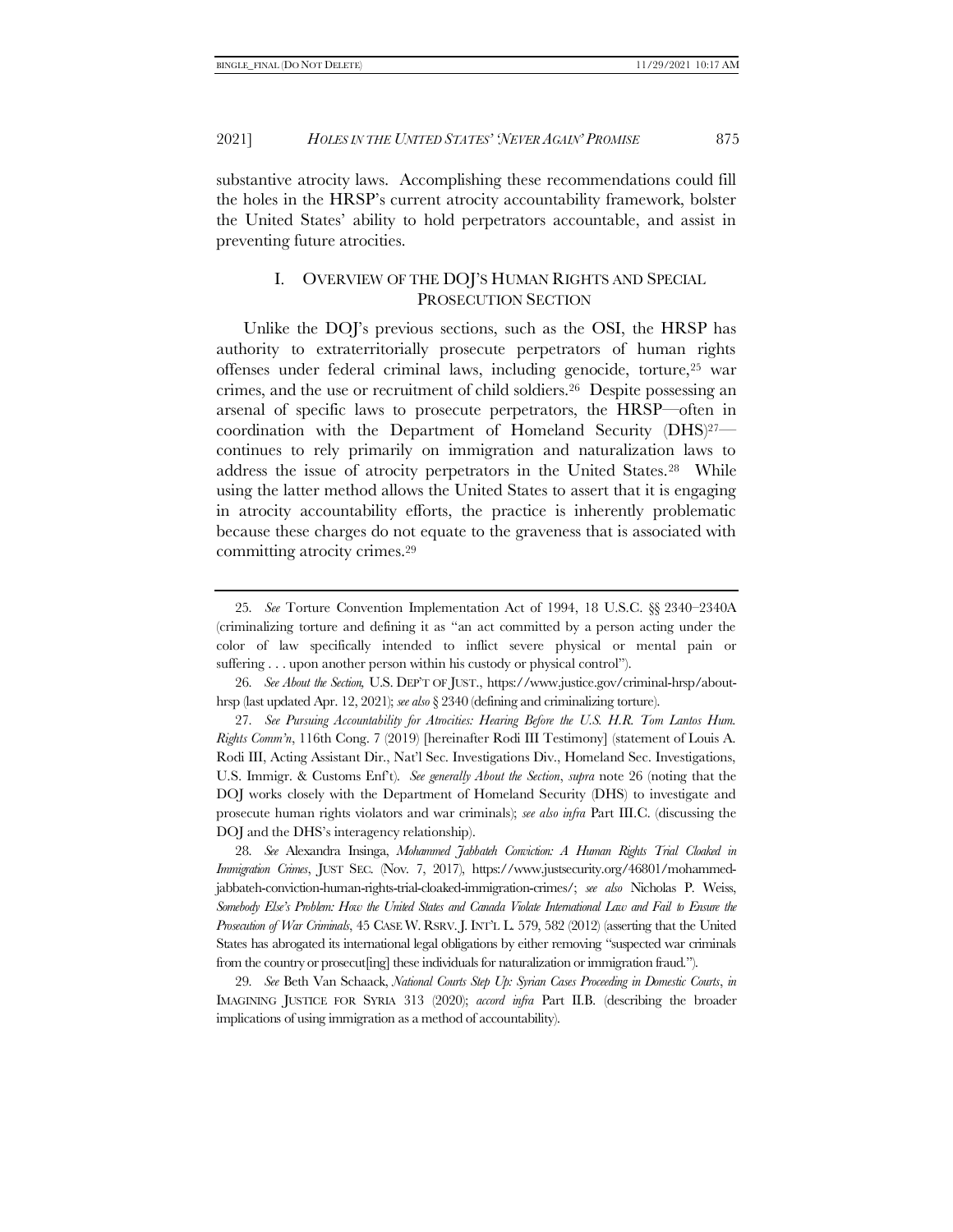Immigration remedies are easier to pursue in part because administrative hearings entail a lower burden of proof.<sup>30</sup> However, when deportation is used as a remedy, there is in many cases no assurance that the country of origin can or will prosecute the individual.31 The HRSP's current approach towards atrocity accountability raises the question of whether it actually achieves justice when using immigration and naturalization to charge individuals for atrocity crimes committed abroad.32 Addressing that core question requires an understanding of HRSP's authority, legal framework, relationship to other agencies, and the cases it pursues.

#### <span id="page-7-4"></span><span id="page-7-1"></span><span id="page-7-0"></span>*A. Authority and Function*

<span id="page-7-3"></span><span id="page-7-2"></span>Congress has authorized the HRSP to prosecute three types of portfolios.33 Under the first portfolio, the HRSP prosecutes perpetrators of international violent crimes who have committed murder, sex crimes, and other offenses through various statutes including the Military Extraterritorial Jurisdiction Act, and the Special Maritime and Territorial

32*. See* Weiss, *supra* note [28](#page-6-1), at 594 ("While this mass deportation of suspected war criminals is consistent with the goal of denying war criminals a safe haven, it does nothing to ensure that human rights abusers are actually brought to justice."). *But see* Rowen & Hamlin *supra* note [30](#page-7-0), at 254 (arguing that "the convergence of domestic immigration law, domestic criminal law, and international criminal law have expanded [U.S.] power to redress atrocities, and sanction individuals, through back channels.").

33*. See* Joseph Rikhof, *Prosecutors on the Front Line: A Q&A with Teresa McHenry, Head of the Human Rights and Special Prosecutions Section of the U.S. Department of Justice*, PHILIPPE KIRSCH INST. (Feb. 13, 2019), https://www.kirschinstitute.ca/prosecutors-front-line-qa-teresa-mch enry-head-human-rights-special-prosecutions-section-u-s-department-justice/.

<sup>30</sup>*. See* Jamie Rowen & Rebecca Hamlin, *The Politics of a New Legal Regime: Governing International Crime Through Domestic Immigration Law*, 40 LAW & POL'Y 243, 249, 253–54 (2018) (noting that in administrative proceedings respondents are only required to meet a clear and convincing standard as opposed to the criminal beyond a reasonable doubt standard).

<sup>31.</sup> While the DOJ works with countries in the deportation or extradition process, there is no policy that mandates assurances from the foreign government that the accused will be prosecuted in their country of origin. *See Pursuing Accountability for Atrocities: Hearing Before the U.S. H.R. Tom Lantos Hum. Rights Comm'n*, 116th Cong. 9–10 (2019) [hereinafter Rybicki Testimony] (statement of David Rybicki, Deputy Assistant Att'y Gen., Crim. Div., U.S. Dep't of Just.) (stating that although the HRSP works with different governments to assure there is justice in domestic courts, there are no guarantees of prosecution); *see also* Weiss, *supra* note [28](#page-6-1), at 590 (discussing how the United States' current method of deporting individuals accused of atrocity crimes without assurance of domestic prosecutions is in violation of its international legal obligations); *see, e.g.*, Rowen & Hamlin *supra* note [30,](#page-7-0) at 255 (describing a case where a Liberian man was deported for the recruitment of child soldiers and faced no justice in his country of origin).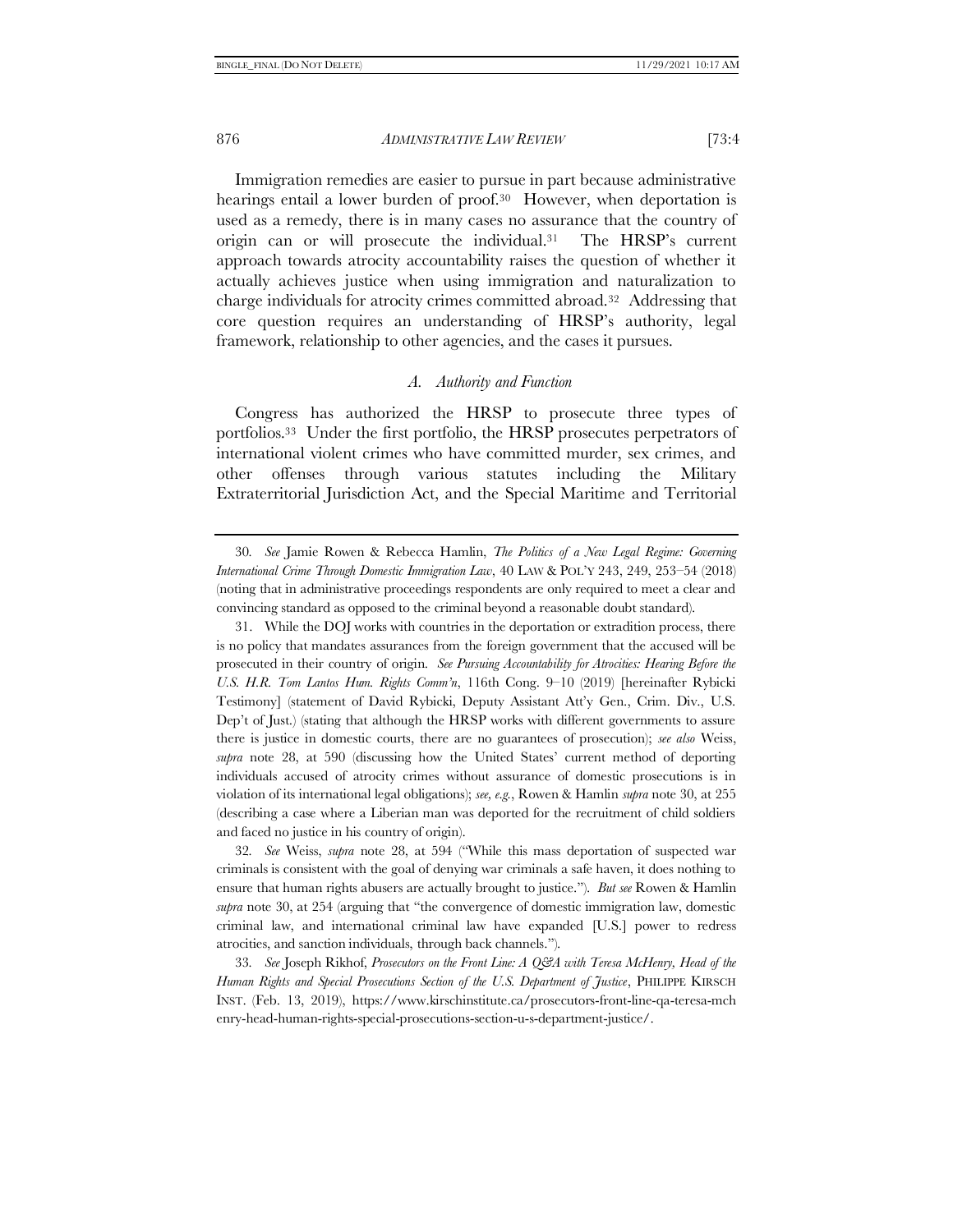Jurisdiction statute.34 In the second portfolio, the HRSP prosecutes individuals involved in international criminal networks that attempt to circumvent the U.S. immigration system, mainly by using organized criminal networks that engage in smuggling persons into the United States.<sup>35</sup>

Finally, under the third portfolio, the HRSP pursues accountability for those human rights violators who have committed atrocity crimes abroad.<sup>36</sup> When prosecuting these cases, the HRSP can utilize U.S. civil immigration and naturalization laws to deny or revoke American citizenship and residency statuses, and it can deport the individuals if substantive statutes cannot be used.37 Thus, the HRSP retains discretion over how to prosecute suspected perpetrators of atrocity crimes found in the United States.38 Unless another government requests extradition<sup>39</sup> the HRSP may criminally prosecute an individual for the underlying atrocity offense; deport an individual for criminal naturalization or immigration fraud; or charge an individual with immigration or naturalization fraud potentially leading to imprisonment and subsequent deportation.40 The HRSP presses charges for atrocity crimes in conjunction with one of the ninety-four U.S. Attorney Offices (USAOs).<sup>41</sup> Any USAO that

35*. See Human Rights and Special Prosecutions Section (HRSP)*, U.S. DEP'T OF JUST., https:// www.justice.gov/criminal-hrsp (last visited Nov. 13, 2021).

36*. See supra* notes [23](#page-5-0)–[28](#page-6-1) and accompanying text (outlining the statutes under which HRSP can prosecute accused persons).

37*. See infra* Par[t II](#page-19-0)[.A](#page-19-1) (describing how the HRSP is often unable to pursue prosecutions under theories related to the substantive crimes); *see also About the Section*, *supra* note [26](#page-6-0) (providing that the HRSP can also use immigration laws as a second option).

38*. See, e.g.*, Rybicki Testimony, *supra* note [31](#page-7-1) (outlining different ways the HRSP has prosecuted perpetrators of an atrocity crime).

39. Extradition requires an agreement with the country, and the United States does not have these with all countries. For a list, see 18 U.S.C. § 3181.

40*. See, e.g.*, Rybicki Testimony, *supra* note [31,](#page-7-1) at 5–8 (discussing cases the HRSP pursued that led to deportations and imprisonment terms).

41*. See Human Rights Special Prosecution Section*, U.S. DEP'T OF JUST., https://www.justi ce.gov/sites/default/files/criminal-hrsp/legacy/2014/03/31/HRSP-Brochure-HRV-Rev-214.pdf (last revised Feb. 2014).

<sup>34</sup>*. See id.* (noting these are "generally crimes committed by or against U.S. government employees"); *Human Rights and Special Prosecutions Section (HRSP)*, U.S. DEP'T OF JUST., https://www.justice.gov/criminal-hrsp (last visited Nov. 13, 2021) (stating "HRSP also prosecutes perpetrators of other international violent crimes, particularly those involving the Military Extraterritorial Jurisdiction Act (MEJA) or occurring within the Special Maritime & Territorial Jurisdiction of the United States (SMTJ)."); 18 U.S.C. § 3261 (criminalizing "conduct outside the United States that would constitute an offense punishable by imprisonment for more than one year if the conduct had been engaged in within the special maritime and territorial jurisdiction of the United States"); *see also* 18 U.S.C. § 7 (provides extraterritorial jurisdiction over "vessel[s]," "lands reserved or acquired for the use of the United States," "island[s]," U.S. "aircraft[s]," and other places enumerated in the statute).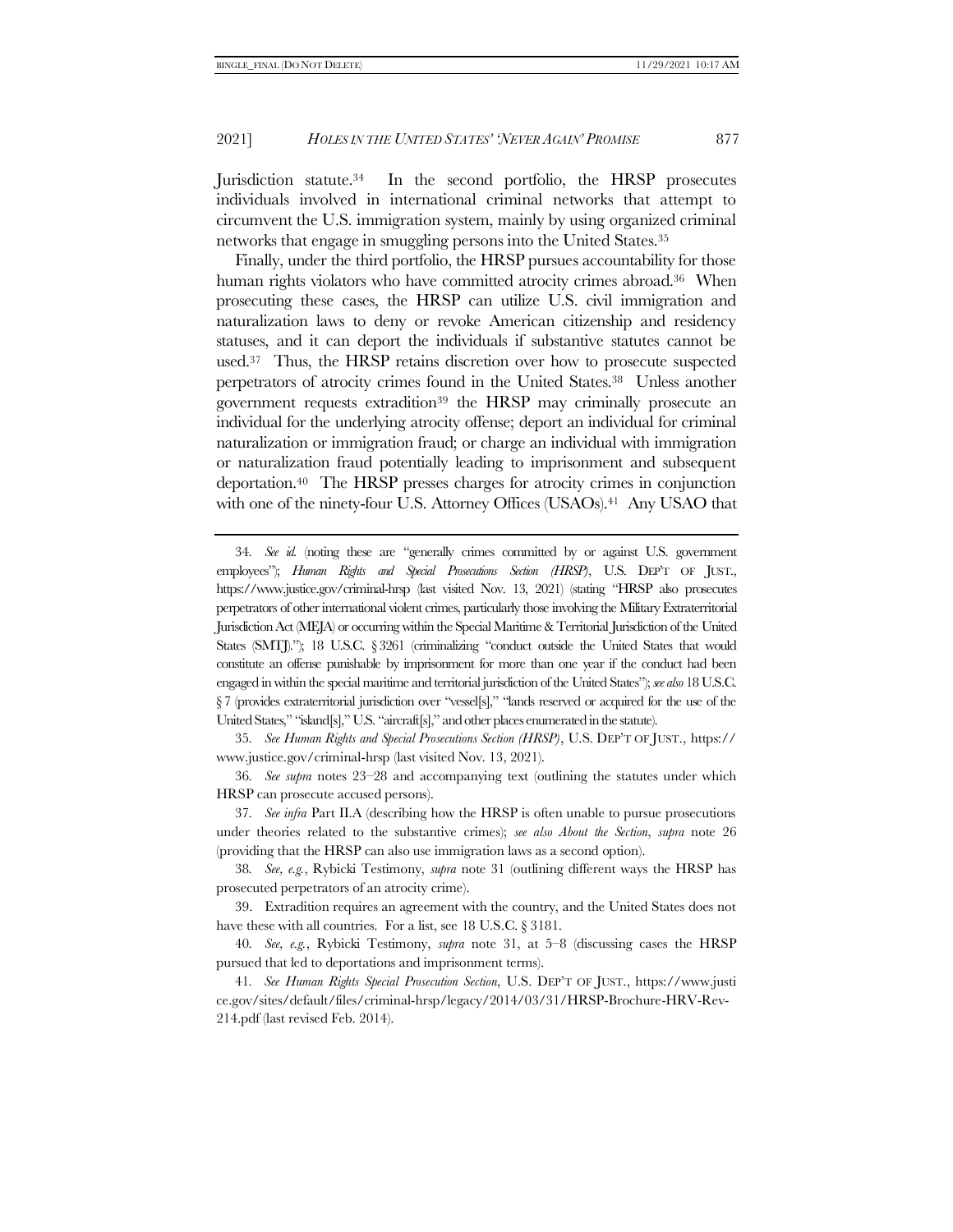intends to prosecute acts classified as atrocity crimes<sup>42</sup> must promptly notify the HRSP prior to beginning an investigation or opening a case.43 In these instances, the HRSP will work with the USAOs throughout the prosecution of an individual in its jurisdiction.44 Furthermore, the HRSP contributes to atrocity accountability efforts abroad by assisting in other countries' investigations by providing information to foreign governments who may be investigating or prosecuting an individual.<sup>45</sup>

## <span id="page-9-0"></span>*B. Legal Framework*

<span id="page-9-1"></span>The statute prohibiting genocide is a fundamental legal apparatus for the HRSP to prosecute individuals who partook in acts of genocide abroad.<sup>46</sup> This statute defines genocide as violent attacks "with the specific intent to destroy, in whole or in substantial part, a national, ethnic, racial, or religious group $[.]$ <sup>247</sup> The HRSP only has jurisdiction over a genocidaire<sup>48</sup> if one of the following conditions are met: the acts were committed in full or in part within the United States; the perpetrator is a U.S. citizen; the offender is stateless with habitual residence in the United States; or the offender is present in the United States.49 This jurisdictional scope is a

44*. See id*.

45*. See* Rybicki Testimony, *supra* not[e 31](#page-7-1), at 2 (stating that the HRSP "continues to take important initiatives aimed at enhancing the capacity of foreign governments to investigate and prosecute criminal cases against participants in genocide, war crimes, and crimes against humanity"). *But see* Lara Jakes & Michael Crowley, *U.S. to Penalize War Crimes Investigators Looking into American Troops*, N.Y. TIMES (June 11, 2020), https://www.nytimes. com/2020/06/11/us/politics/international-criminal-court-troops-trump.html (arguing that the United States is blocking the investigations of the International Criminal Court for atrocity crimes committed by American soldiers in Afghanistan, and thus, is not contributing to international atrocity accountability efforts).

46*. See* 18 U.S.C. § 1091 (applying in both times of peace and war).

47*. Id.* § 1091(a).

48. Genocidaire is the term for a person guilty of committing genocide. *Genocidaire*, *DICTIONARY.COM,* https://www.dictionary.com/browse/genocidaire (last visited Nov. 13, 2021).

49. 18 U.S.C. § 1091(e); *see* HUM. RTS. & SPECIAL PROSECUTIONS SECTION, CRIM. DIV., U.S. DEP'T OF JUST., GUIDE TO HUMAN RIGHTS STATUTES (2017), https://www.justice.gov /criminal-hrsp/file/1002896/download [hereinafter HUM. RTS. & SPECIAL PROSECUTIONS SECTION] (elaborating on HRSP jurisdiction over acts of genocide).

<sup>42</sup>*. See generally* UNITED NATIONS, supra note [23,](#page-5-0) at 1 (defining atrocity crimes).

<sup>43</sup>*. See Offenses Involving Suspected Human Rights Violators: Prior Approval, Notification, and Consultation Requirements (18 U.S.C. § 1425 and 18 U.S.C. § 1546)*, U.S. DEP'T OF JUST., https://www.justice.gov/jm/9-121000-offenses-involving-suspected-human-rights-violatorsprior-approval-notification-and (last updated Apr. 2018) (outlining the measures U.S. Attorneys must take prior to working on these types of prosecutions).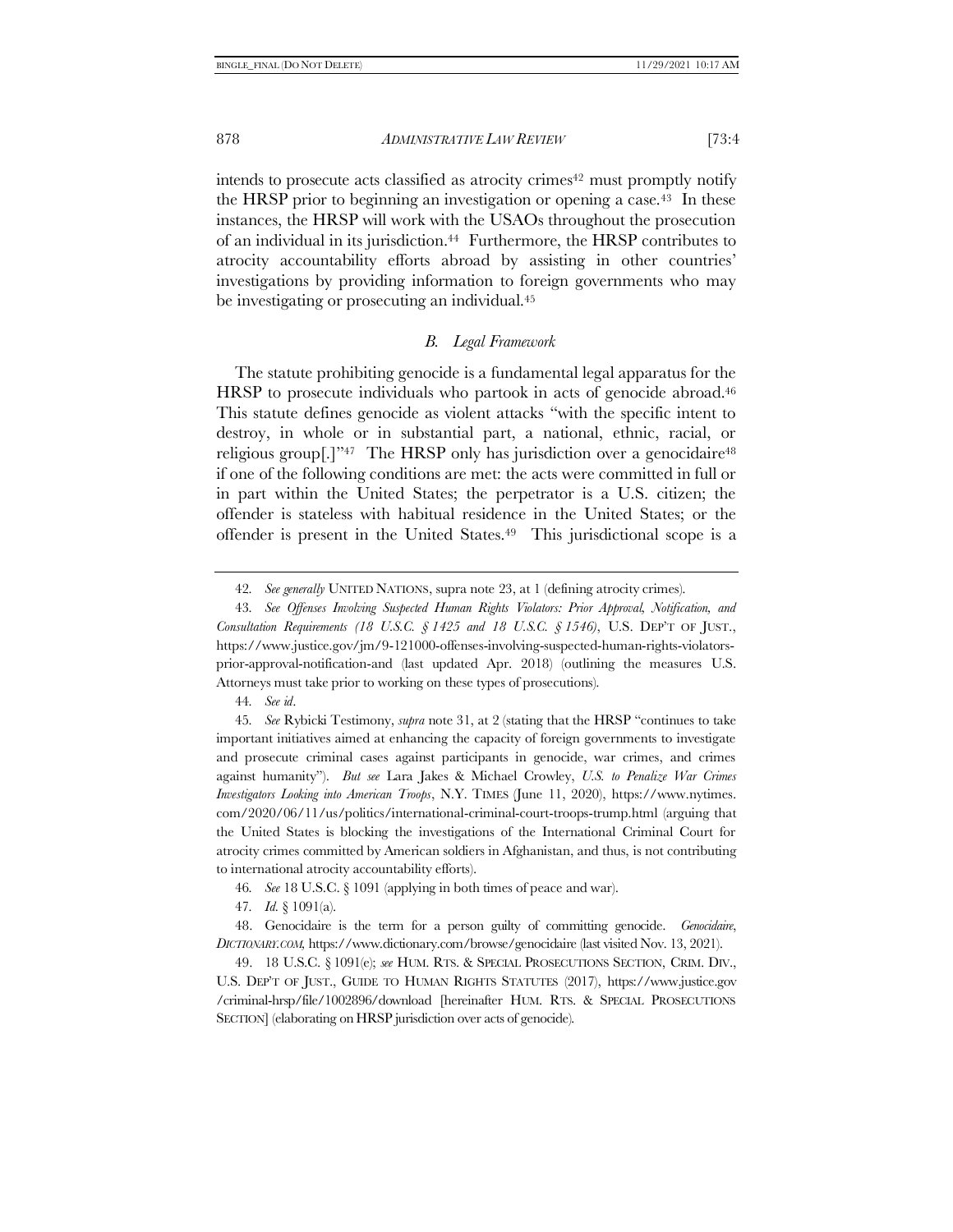product of a 2007 amendment to the statute which provides present-in jurisdiction<sup>50</sup> over any individual who committed genocide in 2007 or later and is present-in the United States.<sup>51</sup>

<span id="page-10-0"></span>Although there is no statute of limitations, the statute prohibiting genocide cannot be applied retroactively to crimes committed before 2007, which greatly inhibits the HRSP's ability to prosecute these crimes for past atrocities, such as Rwanda.52 This means that a genocidaire who committed the act before 2007 cannot be prosecuted under the grave offense of genocide.53 A genocidaire can be prosecuted for conspiracy, attempt, or commission of genocide, but not for superior responsibility liability.<sup>54</sup> Without superior responsibility as a mode of liability, the HRSP can only prosecute those who were physically involved in perpetrating genocide, which absolves potential accountability for those who were in higher ranking positions and may have failed to act to prevent a genocide.<sup>55</sup>

<span id="page-10-1"></span>Another law available to the HRSP is the federal war crimes statute.<sup>56</sup> This statute is "particularly complicated" as it domestically codifies the "'grave breaches' of the Geneva Conventions and portions of the Annex to the 1907 Hague Convention IV Respecting the Laws and Customs of War on Land."<sup>57</sup> Further, to apply the statute, the HRSP must gauge when the alleged offense occurred; which offense occurred; and whether the surrounding conflict, from which the alleged offense arises, is characterized as an armed conflict.58 In accordance with international

52*. See, e.g.*, *id.* at 12 n.66 (noting that perpetrators of the Rwanda genocide had to be prosecuted under immigration laws because the genocide statute lacks retroactive application).

55*. See* Michael Duttwiler, *Liability for Omission in International Criminal Law*, 6 INT'L CRIM. L. REV. 1, 2 (2006) (explaining that superior responsibility "imposes responsibility on a superior, who knew or should have known that crimes are being perpetrated by persons under his or her de facto control, but did not intervene to prevent or punish them.").

56*. See generally* 18 U.S.C. § 2441.

<span id="page-10-2"></span><sup>50</sup>*. See* Beth Van Schaack & Zarko Perovic, *The Prevalence of "Present-In" Jurisdiction*, *in* AM. SOC'Y OF INT'L L., PROCEEDINGS OF THE 107TH ANNUAL MEETING 237, 240 (2013) (defining present-in jurisdiction as "[t]he existence of certain *nexi* to the prosecuting forum, such as present-in or habitual residence-in requirements for the defendant, the victim, or both").

<sup>51</sup>*. See Pursuing Accountability for Atrocities: Hearing Before the U.S. H.R. Tom Lantos Hum. Rights Comm'n*, 116th Cong. 12–13 (2019) (written statement of Beth Van Schaack, Leah Kaplan Visiting Professor of Human Rights, Stanford Law School) [hereinafter Van Schaack Testimony], https://humanrightscommission.house.gov/sites/humanrightscom mission.house.gov/files/documents/PursuingAccountability\_VanSchaack.pdf.

<sup>53</sup>*. See id*.

<sup>54.</sup> HUM. RTS. & SPECIAL PROSECUTIONS SECTION, *supra* not[e 49.](#page-9-0)

<sup>57.</sup> HUM. RTS. SPECIAL PROSECUTION SECTION, *supra* note [49.](#page-9-0)

<sup>58</sup>*. See id*.; *see also* AM. CIV. LIBERTIES UNION, ACCOUNTABILITY FOR TORTURE: WHY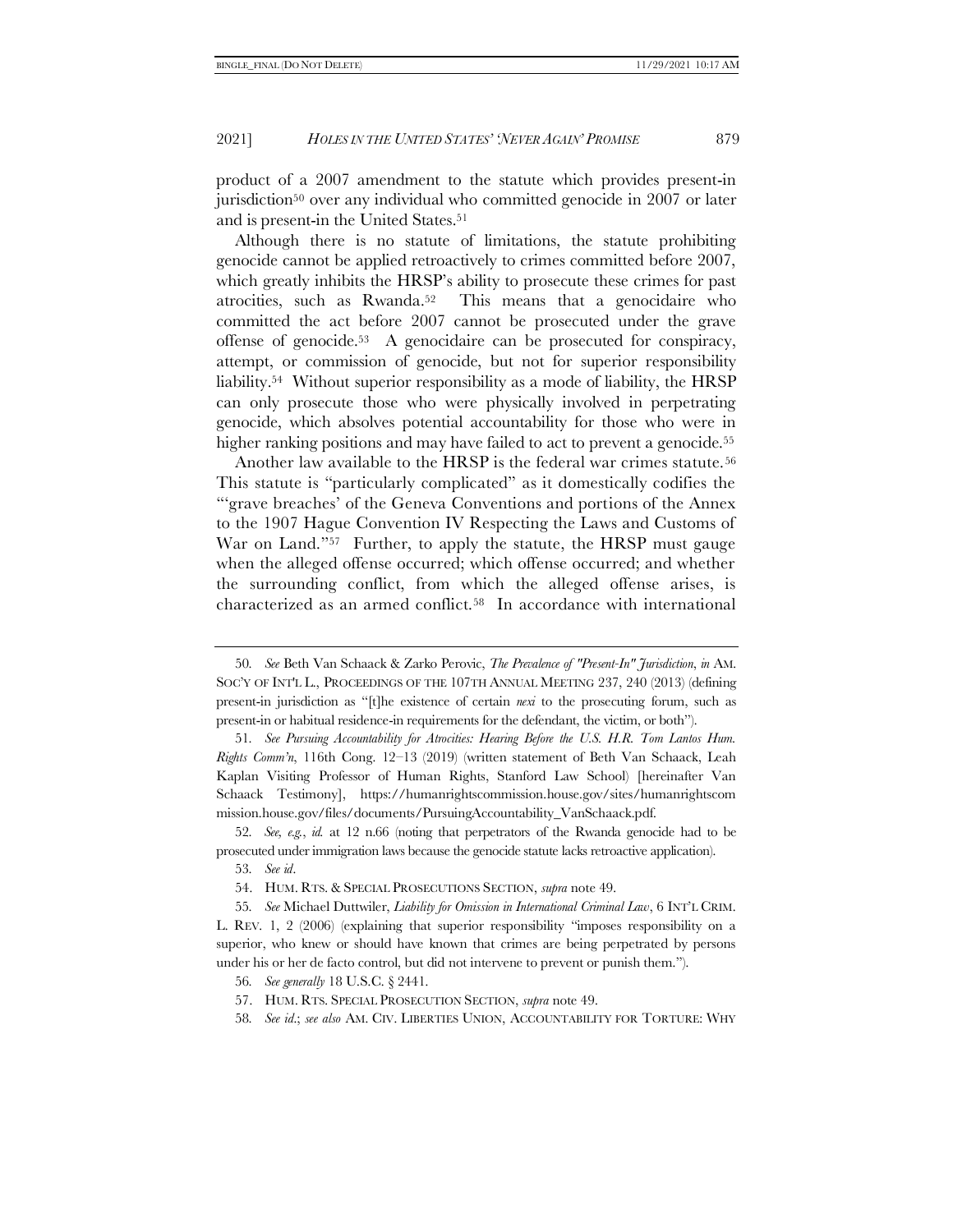humanitarian law,<sup>59</sup> the war crimes statute prohibits torture, murder, rape, and hostage-taking, among other crimes.<sup>60</sup>

<span id="page-11-0"></span>Unlike the other criminal atrocity statutes, the HRSP's jurisdiction over these crimes is triggered only when the offender or victim is a member of the U.S. Armed Forces, or if the offender or victim is a U.S. national.<sup>61</sup> When Congress drafted the statute, the DOJ fought to alter U.S. treaty interpretation on the jurisdiction of war crimes from present-in jurisdiction an interpretation that aligns with international customary law—to its current more limited approach.<sup>62</sup> Due to the statute's limited jurisdictional scope, the HRSP cannot prosecute a person for war crimes they committed in their country's military or armed group unless the victim was American.63 The HRSP is free to prosecute these cases without the restraint of statute of limitations; however, in some cases, such as rape, the HRSP interprets the statute to apply only five years from the date of the crime's commission.<sup>64</sup>

The HRSP may also use the antitorture statute to prosecute atrocity crimes when it finds that an individual committed an act of torture outside of the United States.65 The statute criminalizes an individual who acted under color of law and inflicted severe physical or mental pain or suffering upon another person within their custody or physical control.66 Jurisdiction for this crime is triggered when an individual is present in the United States or a national of the United States,<sup>67</sup>

A CRIMINAL INVESTIGATION IS NECESSARY 2 (last visited Nov.13, 2021), https://www.ac lu.org/sites/default/files/field\_document/accountabilityfortorture-whyacriminalinvestigatio nisnecessary.pdf (explaining that the DOJ can prosecute breaches of the Geneva Conventions under the war crimes statute).

<sup>59</sup>*. See* 18 U.S.C. § 2441(c)(1)–(3) (drawing from the Geneva Conventions, the Annex to the 1907 Hague Convention IV Respecting the Laws and Customs of War on Land, and grave breaches of Common Article 3); Sarei v. Rio Tinto, PLC, 671 F.3d 736, 763–64 (9th Cir. 2011) (defining war crimes as the grave breaches offenses of the Geneva Conventions and violations of Common Article 3).

<sup>60.</sup> 18 U.S.C. § 2441(d).

<sup>61</sup>*. Id*. § 2441(b).

<sup>62</sup>*. See* Van Schaack Testimony, *supra* note [51,](#page-10-0) at 8 (noting that the DOJ cited to prosecutorial challenges to explain its opposition to extraterritorial jurisdiction over war crimes, despite this jurisdiction being commonly used to prosecute terrorism charges).

<sup>63</sup>*. See id*. (demonstrating the jurisdictional limitations of the war crime statute without present-in jurisdiction).

<sup>64</sup>*. See generally* HUM. RTS. & SPECIAL PROSECUTIONS SECTION, *supra* note [49](#page-9-0) (explaining the HRSP's interpretation of the war crimes statute's limitations).

<sup>65.</sup> Torture Convention Implementation Act of 1994, 18 U.S.C. §§ 2340–2340A.

<sup>66</sup>*. Id*. § 2340.

<sup>67</sup>*. Id.* § 2340A; HUM. RTS. &SPECIAL PROSECUTIONS SECTION, *supra* not[e 49](#page-9-0)[54.](#page-10-1)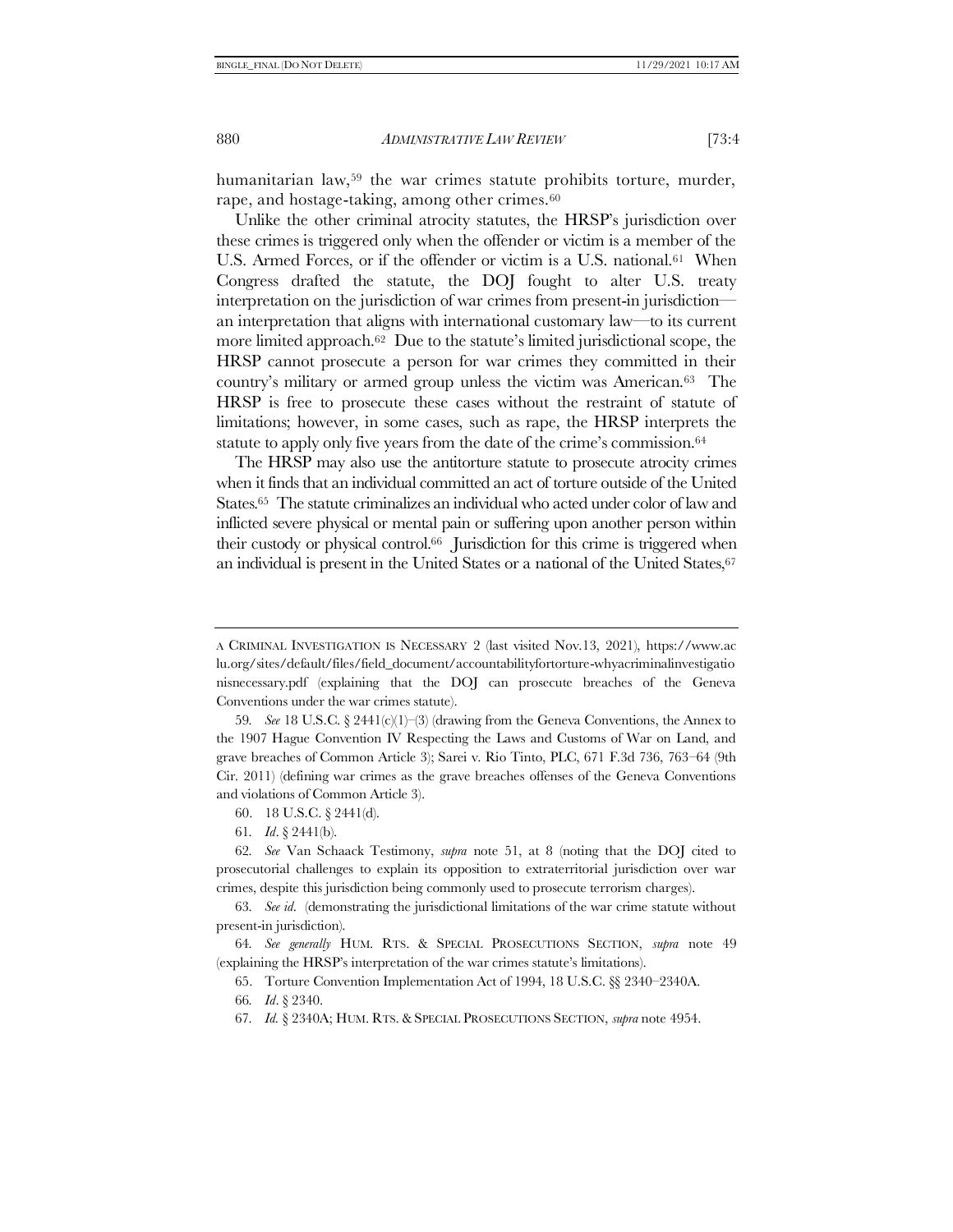but the statute only applies if the conduct occurred after 1996.68 Thus again, the HRSP is limited to prosecuting under immigration if the individual committed the atrocity crime before 1996.69 Similar to the other atrocity crime statutes, the HRSP can prosecute for commission, attempt, and conspiracy, but not superior responsibility liability.70 While there is no statute of limitations if the torture resulted in death or serious bodily harm,<sup>71</sup> in other cases of torture the HRSP must file charges within eight years of the act's commission.<sup>72</sup>

Finally, with respect to atrocity crimes, the HRSP may charge an individual who knowingly recruits or conscripts children under the age of fifteen into an armed group to fight in a conflict.73 Jurisdiction over these crimes only activates when the offender is a U.S. citizen present in the United States, or the offender committed the offense fully or partially within the United States.74 HRSP must file charges against a defendant within ten years of the time when the offense was committed.<sup>75</sup>

Beyond the substantive federal laws prohibiting atrocity crimes, the HRSP uses a variety of immigration and naturalization statutes enacted by Congress to prosecute perpetrators of atrocity crimes.<sup>76</sup> These include

69. For the HRSP to use conspiracy as a mode of liability, the act must have happened after 2001, the year Congress amended the statute to include conspiracy as a mode of liability. *See*§§ 2340–2340A.

71. AM. CIV. LIBERTIES UNION, *supra* not[e 58.](#page-10-2)

72*. See* HUM. RTS. & SPECIAL PROSECUTIONS SECTION, *supra* note [49](#page-9-0) (stating that there is an applicable statute of limitations period but failing to detail when it is triggered).

73. 18 U.S.C.  $\S 2442(a)(1)$  (defining the criminalization of the recruitment of child soldiers as knowingly "recruit[ing], enlist[ing], or conscript[ing] a person to serve while such person is under 15 years of age in an armed force or group" or "us[ing] a person under 15 years of age to participate actively in hostilities").

74*. See* 18 U.S.C. § 2442(c) (defining the U.S. government's jurisdiction over the offense); HUM. RTS. &SPECIAL PROSECUTIONS SECTION, *supra* not[e 49.](#page-9-0)

75*. See* HUM. RTS. & SPECIAL PROSECUTIONS SECTION, *supra* note [49](#page-9-0) (stating criminal charges must be filed against someone accused of recruitment or use of child soldiers within ten years of the crime's commission).

76*. See, e.g.*, 18 U.S.C. § 1425 (1952) (unlawful procurement of citizenship or naturalization); 18 U.S.C. § 1546 (1952) (fraud and misuse of visas, permits, and other documents); 18 U.S.C. § 1001 (1952) (falsifying statements or documents to gain entry); 18 U.S.C. § 1621 (1952) (perjury); *see also* Beth Van Schaack, *Crimes Against Humanity: Repairing Title 18's Blind Spots*, *in* ARCS OF GLOBAL JUSTICE: ESSAYS IN HONOUR OF WILLIAM A. SCHABAS 341, 348 (Margaret M. deGuzman & Diane Marie Amann eds., 2018), https://www.justsecurity.org/wp-content/uploads/2019/06 /Arcs-of-Global-Justice-The-Need-for-a-US-CAH-Statute.pdf [hereinafter Van Schaack, *Crimes Against Humanity*] (asserting that Congress has given HRSP several immigration laws to utilize).

<span id="page-12-0"></span><sup>68.</sup> HUM. RTS. & SPECIAL PROSECUTIONS SECTION, *supra* not[e 49](#page-9-0)[54.](#page-10-1)

<sup>70</sup>*. See id*. *But see* HUM. RTS. & SPECIAL PROSECUTIONS SECTION, *supra* note [49](#page-9-0) (claiming that while the statutes do not have superior responsibility liability "in some instances, [superior] conduct can be reached through the application of U.S. laws on conspiracy or aiding and abetting.").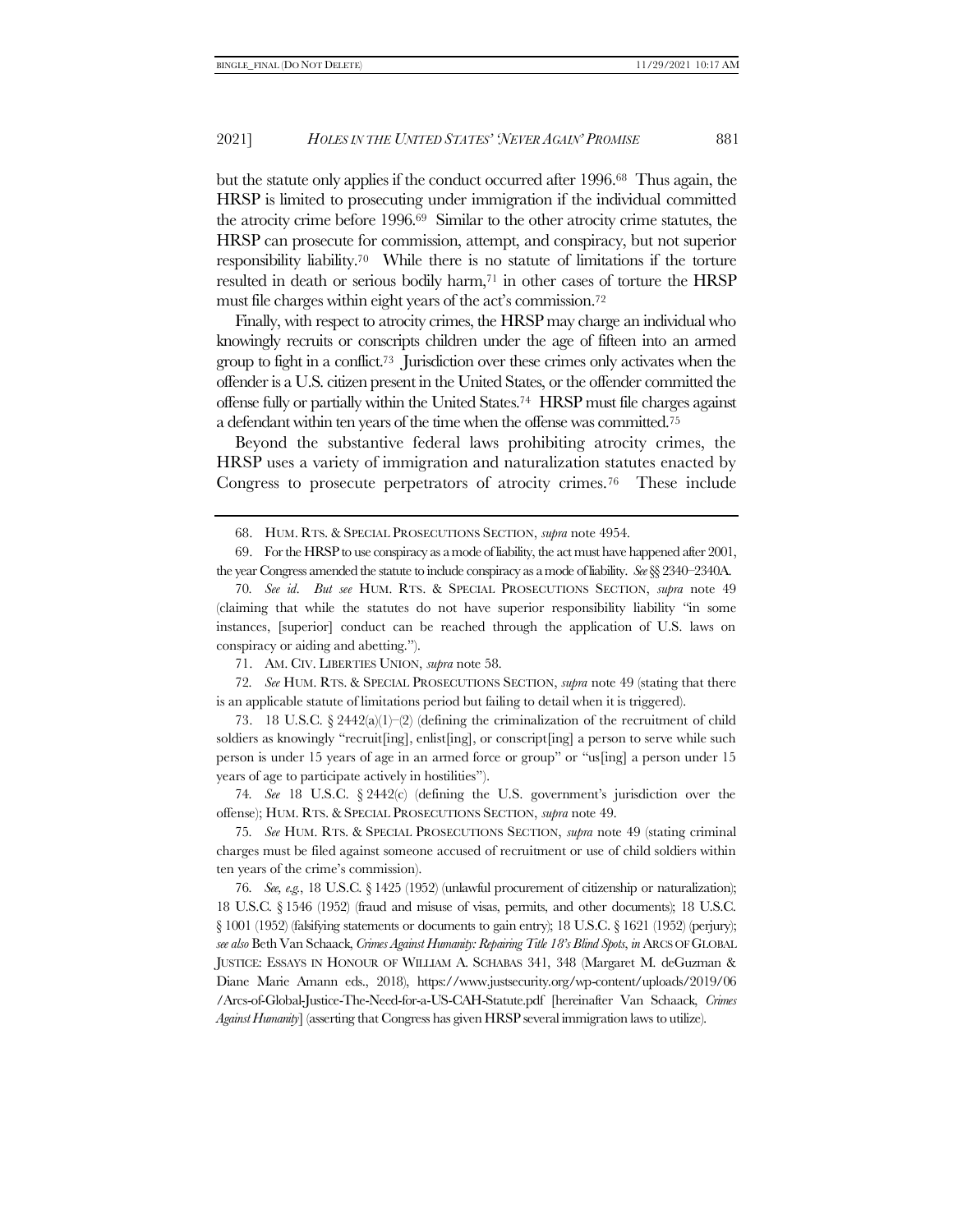statutes for naturalization fraud<sup>77</sup> and visa fraud,<sup>78</sup> which carry criminal penalties. Alternatively, it can pursue civil denaturalization under immigration laws, which aim to revoke citizenship and deport the individual.79 For example, in denaturalization cases, the HRSP only has to demonstrate that defendants knowingly lied on their naturalization forms by proving that they failed to disclose their involvement in an atrocity crime within their country of origin, which would subsequently demonstrate that they gained U.S. citizenship fraudulently.<sup>80</sup>

## *C. Interagency Coordination*

<span id="page-13-1"></span>To accomplish its prosecution, either under immigration laws or substantive atrocity laws, the HRSP relies heavily on interagency coordination.81 Interagency cooperation is an essential component of the Human Rights Enforcement Act of 2009.82 By itself, the HRSP has limited capacity and resources; therefore, it works closely with several agencies including the DHS, the Department of State (DoS), and the Federal Bureau of Investigations (FBI) to carry out its investigations and prosecutions domestically and abroad.83 For example, the DoS facilitates the HRSP's partnerships by working with foreign governments, assisting in obtaining evidence, and identifying potential perpetrators on the ground.<sup>84</sup>

Through its relationship with the DHS and the FBI, the HRSP can gather evidence—much of which it resources from the DHS's monitoring of incoming persons to the United States and partnerships with NGOs domestically and abroad.85 When the HRSP does not prosecute an

79. The HRSP resorts to civil actions when the statute of limitations for criminal naturalization fraud charges have expired. *See* Rikhof, *supra* not[e 33.](#page-7-2)

80*. See generally* Christina Giffin, Kathleen O'Connor & Christian Levesque, *Prosecuting Human Rights Violators for Naturalization Fraud: HRSP Lessons Learned*, 65 U.S. ATT'YS BULL. 29, 30 (2017) (analyzing how the HRSP prosecutes individuals suspected of atrocity crimes under naturalization laws).

81*. See generally About the Section*, *supra* not[e 26](#page-6-0) (describing the HRSP's interagency relationships).

82*. See* 28 U.S.C. § 509B (requiring the Attorney General to confer with the Secretary of Homeland Security and the Secretary of State regarding enforcement of human rights violations).

83*. See About the Section*, *supra* not[e 26.](#page-6-0)

84*. See id*.

85*. See* Rodi III Testimony, *supra* note [27,](#page-6-2) at 6 (stating that the DHS relies heavily on nongovernmental organizations (NGOs) to identify offenders and witnesses and obtain critical evidence necessary for prosecutions to move forward); *see also Human Rights and Special* 

<span id="page-13-0"></span><sup>77</sup>*. See* 18 U.S.C. § 1425 (defining naturalization fraud as knowingly asserting false claims or statements on a visa form to procure a visa).

<sup>78</sup>*. See* 18 U.S.C. § 1546 (defining visa fraud as an act where an individual falsely made or procured a visa by means of any false claim or statement on his or her visa form).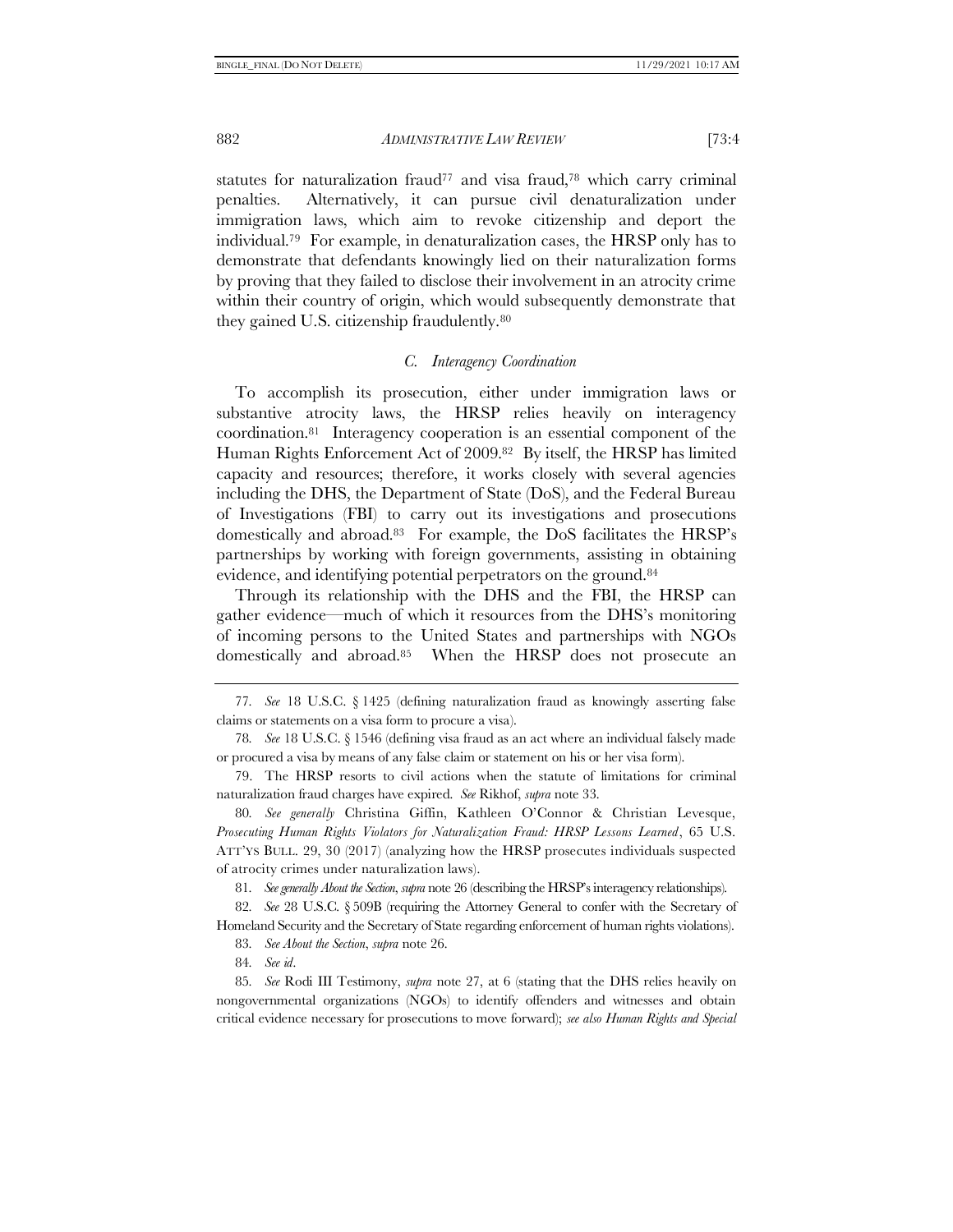individual for the underlying atrocity offense—and instead uses civil immigration or denaturalization laws—it must work in coordination with the DHS to remove, deport, or revoke the individual's immigration status within the United States.<sup>86</sup>

However, on the surface, the two agencies appear to possess different standards of justice.87 While both acknowledge the importance of denying human rights violators a safe haven in the United States, the HRSP's foremost goal is to prosecute under the federal statutes available for atrocity crimes.88 According to the DHS, while criminal laws are important, immigration laws denying human rights violators safe haven in the United States are essential to prevent future atrocities.89 Thus, the goals of the agencies may come into conflict since both agencies possess concurrent powers to prosecute.90 For example, given the covert nature of administrative proceedings, it is difficult to determine if the DHS automatically seeks to deport or deny entry to potential atrocity perpetrators or if it consults the HRSP about the feasibility of charging a person under substantive criminal laws before using deportation.<sup>91</sup>

*Prosecutions Section Human Rights Portfolio*, U.S. DEP'T OF JUST., https://www.j ustice.gov/criminal-hrsp/page/file/931511/download (last revised Apr. 2020) [hereinafter *Human Rights Portfolio*] (noting that the HRSP coordinates with NGOs and other government agencies to protect against human rights violations, including female genital mutilation).

86*. See* Van Schaack, *Crimes Against Humanity*, *supra* note [76,](#page-12-0) at 347–48 n.41 (stating that the DHS's Human Rights Violators War Crimes Unit works with the HRSP when the HRSP determines it cannot move forward under substantive atrocity laws).

87*. Compare* Rikhof, *supra* note [33](#page-7-2) (asserting that the HRSP's primary objective is bringing human rights violators to justice), *and About the Section*, *supra* note [26](#page-6-0) (claiming that the HRSP's goal is to hold human rights violators accountable "under the federal criminal statutes proscribing torture, war crimes, genocide, female genital mutilation, and recruitment or use of child soldiers."), *with* Rybicki Testimony, *supra* note [31](#page-7-1), at 3 (stating that the HRSP works "in cooperation with our domestic and foreign law enforcement partners, as part of a coordinated, whole-of-government, interagency effort to deny safe haven in this country to human rights violators.").

- 88*. See supra* not[e 85](#page-13-0) and accompanying text.
- 89. Rodi III Testimony, *supra* not[e 27,](#page-6-2) at 5.

90*. See Human Rights Violators & War Crimes Center*, U.S. DEP'T OF HOMELAND SEC., https://www.ice.gov/partnerships-centers/hrvwcc (last updated May 6, 2021); *see also* Rowen & Hamlin, *supra* not[e 30,](#page-7-0) at 254 (positing that the DHS may be undermining international criminal justice efforts for atrocity accountability because the denial of safe haven through "deportation is not technically a punishment" and there is usually no threat of prosecution in an accused's home country); Beth Van Schaack, *Tom Lantos Commission: Enhancing U.S. Ability to Pursue Accountability for Atrocities*, JUST SEC. (June 17, 2019), https://www.justsecurity.org/64579/tom-lantos-commissionenhancing-u-s-ability-to-pursue-accountability-for-atrocities/ (explaining that neither the DHS nor the DOJ has veto power over the other in deciding to prosecute an individual for atrocity crimes).

91*. See* Glenna MacGregor & Jessica C. Morris, *Human Rights Enforcement in U.S.*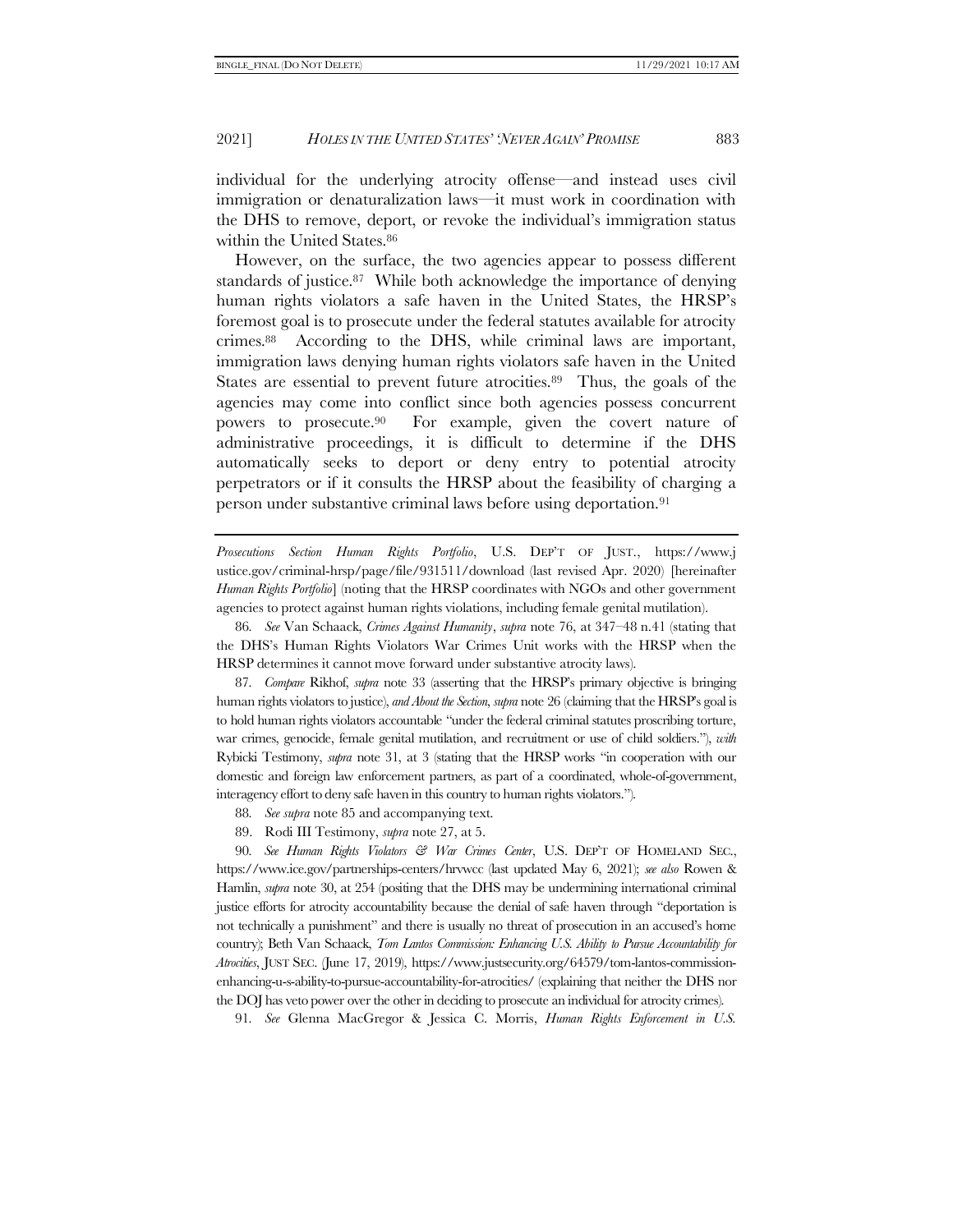One major benefit from this interagency relationship is the DHS's existing partnerships with CSOs and NGOs.92 CSOs and NGOs play an essential role in documenting atrocities, both while they occur and also during the aftermath.93 In its investigations and prosecutions, the DHS uses NGO partnerships to find suspects and to obtain information.94 For example, in the prosecution of a Liberian man who engaged in the recruitment of child soldiers, the NGO Civitas Maximas assisted DHS prosecutors by collecting survivor and witness statements.<sup>95</sup> The HRSP also stated that during its investigation phase of atrocities crimes, NGOs fill important voids when it comes to finding witnesses and suspects and providing expertise.96 Together, the HRSP and the DHS have previously hosted a roundtable discussion with thirty NGOs on how law enforcement can best work together with these organizations.<sup>97</sup> However, it is unclear whether the HRSP utilizes the DHS's existing relationships with NGOs to bolster its own investigations. Also unclear is the level of engagement the DHS and HRSP collectively have in educating organizations on the best ways to document atrocities to allow HRSP to bring prosecutions domestically.<sup>98</sup>

<span id="page-15-0"></span>*Immigration Law: A Missed Opportunity for Engagement with International Law*, 5 J. MARSHALL L.J. 467, 485 (2012) (explaining that the DHS's Immigration and Customs Enforcement may hand over a case to the HRSP); *see also* Rowen & Hamlin, *supra* note [30,](#page-7-0) at 253 (providing that information about the accused atrocity perpetrators deported by the DHS is not easily accessible, but as of 2018, there have been at least seventy-five deported just through the DHS's efforts**)**.

92*. See* Rowen & Hamlin, *supra* note [30,](#page-7-0) at 252 (noting that successful investigations could not be accomplished without the assistance of partnering NGOs).

93*. See* Levy & Williams, *infra* not[e 98](#page-15-0) and accompanying text.

94*. See* Rowen & Hamlin*, supra* note [30,](#page-7-0) at 254 (discussing how the DHS relies on international organizations to assist in investigations).

95*. See id.* at 255 (stating the "trial relied on evidence collected from the Global Justice and Research Project, a Liberia-based nonprofit that, working with Civitas Maximas, has been collecting evidence . . . to redress the atrocities committed in the Liberian Civil War").

96*. Strengthening Partnerships to Hold Human Rights Violators Accountable*, U.S. DEP'T OF JUST. (June 25, 2012), https://www.justice.gov/archives/opa/blog/strengthening-partnershipshold-human-rights-violators-accountable (demonstrating that the HRSP has existing relationships with NGOs to educate on the crime of female genital mutilation).

97*. See id.* ("Human rights investigations and prosecutions present unique challenges for law enforcement and NGOs can play a critical role in overcoming these challenges by providing information regarding potential evidence, witnesses, suspects and area expertise.").

98. Beth Van Schaack, Atrocities Prevention & Response: A Good Governance Blueprint 14 (Dec. 17, 2020) (unpublished manuscript), https://papers.ssrn.com/sol3/papers.cfm?abstra ct\_id=3751095 [hereinafter Van Schaack, Atrocities Prevention & Response] (noting that public engagement is essential to interagency atrocity responses, as it "offer[s] alternative sources of information, advice, and implementing partners for addressing at-risk situations."); *see also* Jessica C. Levy & Paul R. Williams, *Documentation for Accountability*, 52 CASE W. RSRV. J.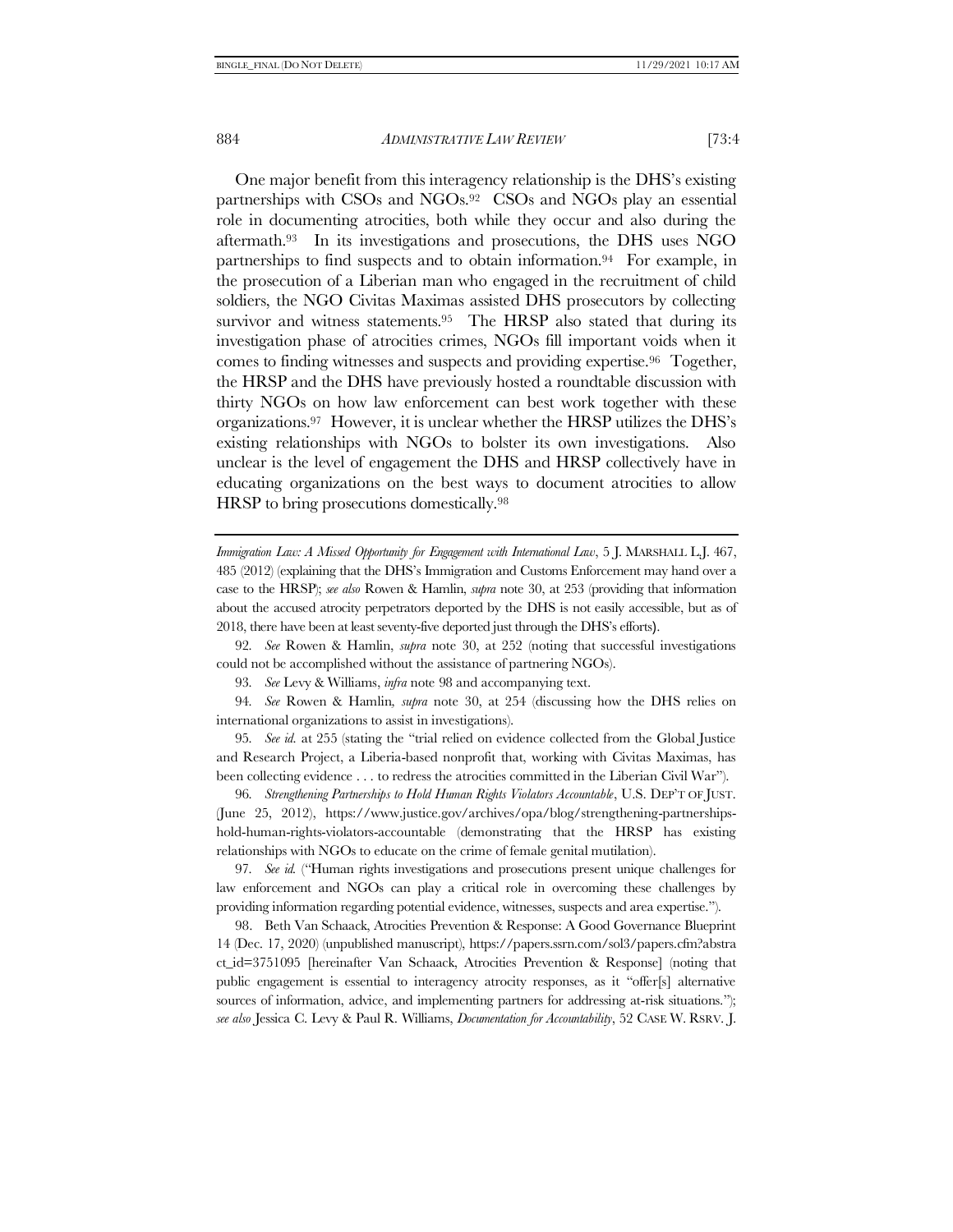## *D. The HRSP's Docket*

<span id="page-16-0"></span>In 2019, the DHS estimated that within the past twenty-five years, over one million refugees fleeing armed conflict, violent oppression, prosecution, or torture have entered the United States.99 Further, in 2011, the DHS approximated that from this group, some two thousand perpetrators of atrocity crimes were living in the United States.100 Despite these alarming statistics, the HRSP—the agency with authority to prosecute atrocity crimes—has made no charges of genocide, war crimes, or the use or recruitment of child soldiers, and the DOJ has charged only three persons for torture.101 While there have been few charges by the HRSP under substantive laws, the DHS prosecuted "dozens of cases" against potential atrocity perpetrators utilizing immigration penalties.<sup>102</sup>

On the cusp of the HRSP's formation in 2009, the DOJ brought its first charge under the torture statute in *United States v. Belfast*. <sup>103</sup> Roy M. Belfast Jr., a dual citizen of the United States and Liberia and the son of Liberian former President Charles Taylor, commanded a Liberian security force that systematically tortured civilians.<sup>104</sup> Taylor was convicted and sentenced to ninety-seven years in prison.105 In 2013, the HRSP made its first official indictment as a newly formed agency within the DOJ and its second indictment under the federal torture statute for the Bosnian platoon commander, Sulejma Mujagic.106 The HRSP charged Mujagic for physical and mental torture committed during the Wars of Yugoslavian Succession;

99*. See* Rodi III Testimony, *supra* not[e 27.](#page-6-2)

100*. No Safe Haven: Law Enforcement Operations Against Human Rights Violators in the U.S.: Hearing Before the Lantos Human Rights Comm. of the H. Comm. on Foreign Affs.*, 112th Cong. (2011) (statement of John P. Woods, Deputy Assistant Director, U.S. Immigration and Customs Enforcement).

101*. See generally infra* Part [I.D](#page-16-0) (detailing the cases prosecuted by the HRSP).

102*. See* Van Schaack Testimony, *supra* note [51,](#page-10-0) at 15.

103*. See* 611 F.3d 783, 814 (11th Cir. 2010) (explaining that the defendant could be charged because "a statute ancillary to a substantive offense statute is presumed to have extraterritorial [effect] if the underlying substantive offense statute is determined to have extraterritorial [effect]." (quoting United States v. Reumayr, 530 F. Supp. 2d 1210, 1219 (D.N.M. 2008))); *see also Human Rights Portfolio*, *supra* not[e 85](#page-13-0) (discussing the case).

104*. See* Press Release, U.S. Dep't of Just., Roy Belfast Jr., A/K/A Chuckie Taylor, Sentenced on Torture Charges (Jan. 9, 2009), https://www.justice.gov/archive/opa/pr /2009/January/09-crm-021.html.

105*. Id*.

106. Press Release, U.S. Dep't of Just., Bosnian Man Extradited to Stand on Trial for Murder and Torture (June 3, 2013), https://www.justice.gov/opa/pr/bosnian-nationalextradited-stand-trial-murder-and-torture.

INT'L L. 451, 455 (2020) (stating that civil society organizations (CSOs) and NGOs are vital in documenting atrocities for subsequent accountability measures).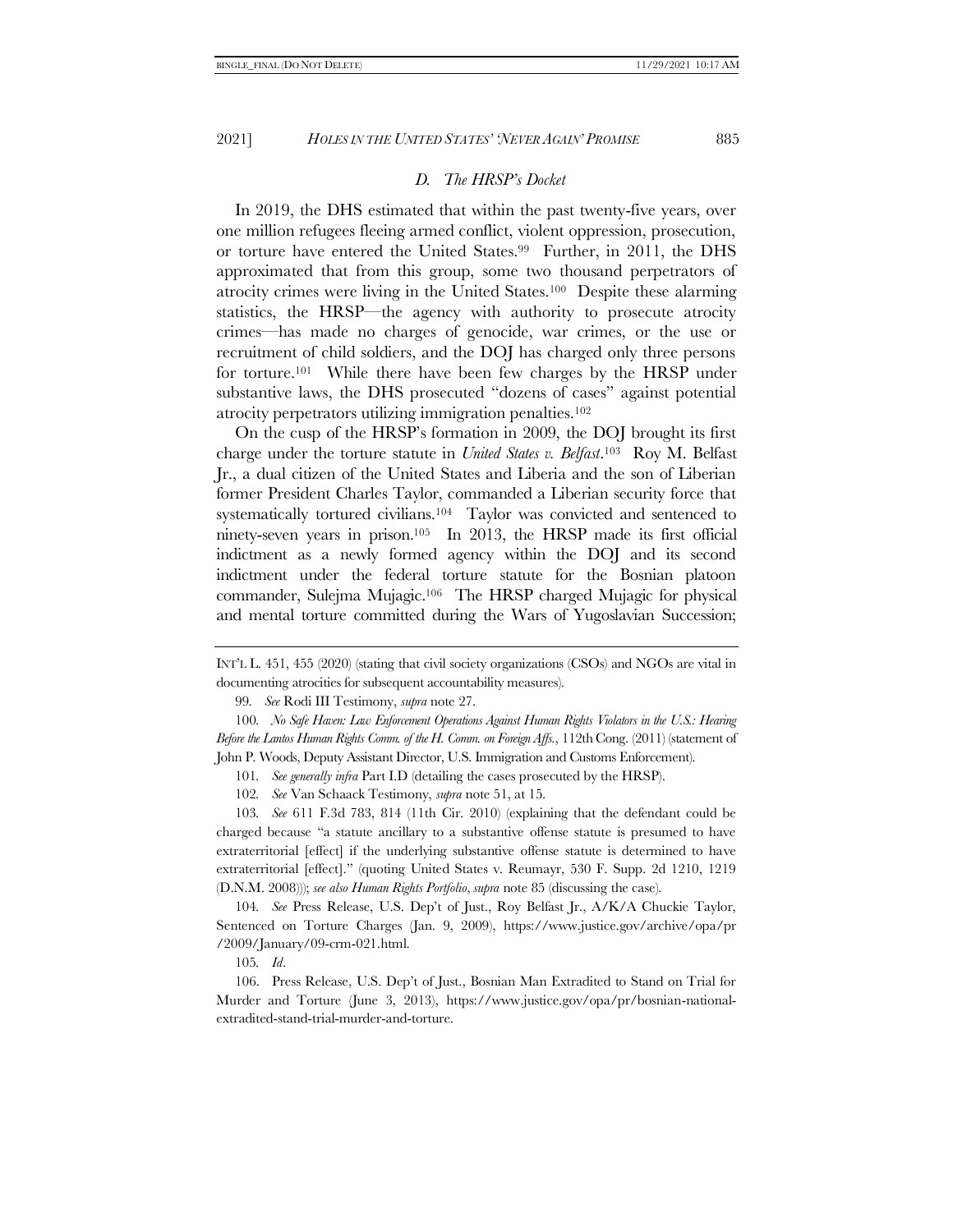however, due to an extradition request from the Bosnian government, Mujagic was prosecuted in Bosnia for his war crimes in the former Yugoslavia.<sup>107</sup>

Most recently, the HRSP indicted Michael Sang Correa, a national of The Gambia, in June 2020.<sup>108</sup> The HRSP charged Correa with "one count of conspiracy to commit torture and six counts of inflicting torture on specific individuals."<sup>109</sup> However, his indictment came only after political pressure from U.S. Senators Patrick Leahy and Richard Durbin, who urged the DOJ and the DHS to investigate and prosecute Correa.110 While these examples of torture charges demonstrate the HRSP's potential to be an effective agent for atrocity accountability, these prosecutions have unfortunately remained a rarity. This is due in part to the difficulty of obtaining evidence from foreign countries, statutory deficiencies (such as statutes of limitations), and, in some cases, a lack of political will to prosecute.<sup>111</sup>

Despite the few cases that the HRSP has prosecuted under the substantive criminal atrocity law, the HRSP has successfully aided in pursuing cases under the theories of naturalization fraud<sup>112</sup> and visa fraud,<sup>113</sup> which can carry criminal penalties. Additionally, it has used an immigration law on civil denaturalization, which aims to revoke citizenship. <sup>114</sup> In the 2013 case *United States v. Sosa*, <sup>115</sup> the HRSP, in coordination with the DHS, indicted and successfully prosecuted a U.S. citizen and former commanding officer in the Guatemalan special forces on

*Senators Call for the Prosecution of Gambian Paramilitary Fighter in U.S. Custody*, JUST SEC. (Feb. 21, 2020), https://www.justsecurity.org/68748/senators-call-for-prosecution-of-gambian-paramil itary-fighter-in-us-custody/.

111*. See infra* Part [II](#page-19-0)[.A.](#page-19-1) Despite several issues that prevent prosecutions from moving forward, the HRSP has claimed that it relies on visa fraud and naturalization fraud statutes to hold human rights violators accountable because "[the] 'human rights' statutes are relatively recent and cannot be applied retrospectively[.]" *See* Rikhof, *supra* not[e 33.](#page-7-2)

<sup>107</sup>*. Id.*

<sup>108.</sup> Press Release, U.S. Dep't of Just., Gambian Man Indicted on Torture Charges (June 11, 2020), https://www.justice.gov/opa/pr/gambian-man-indicted-torture-charges. 109*. Id.*

<sup>110.</sup> Congress has explicitly told the DOJ to prioritize the prosecution of human rights violators. *See* Letter from Patrick Leahy and Richard Durbin, U.S. Sens., to Hon. William Barr, U.S. Att'y Gen. (Feb. 18, 2020), https://www.leahy.senate.gov/imo/media/doc/Leahy %20--%20Letter%20to%20AG%20Bar%20and%20Sec.%20Wolf%20re%20Michael%20 Sang%20Correa%20--%20021820.pdf. The DOJ could not defer to deportation—as it usually does—because CSOs and NGOs collected ample evidence. *See* Rando DeFalco,

<sup>112.</sup> 18 U.S.C. § 1425(b).

<sup>113.</sup> 18 U.S.C. § 1546(a).

<sup>114</sup>*. See* Rikhof, *supra* note [33.](#page-7-2)

<sup>115.</sup> 608 F. App'x 464 (9th Cir. 2015).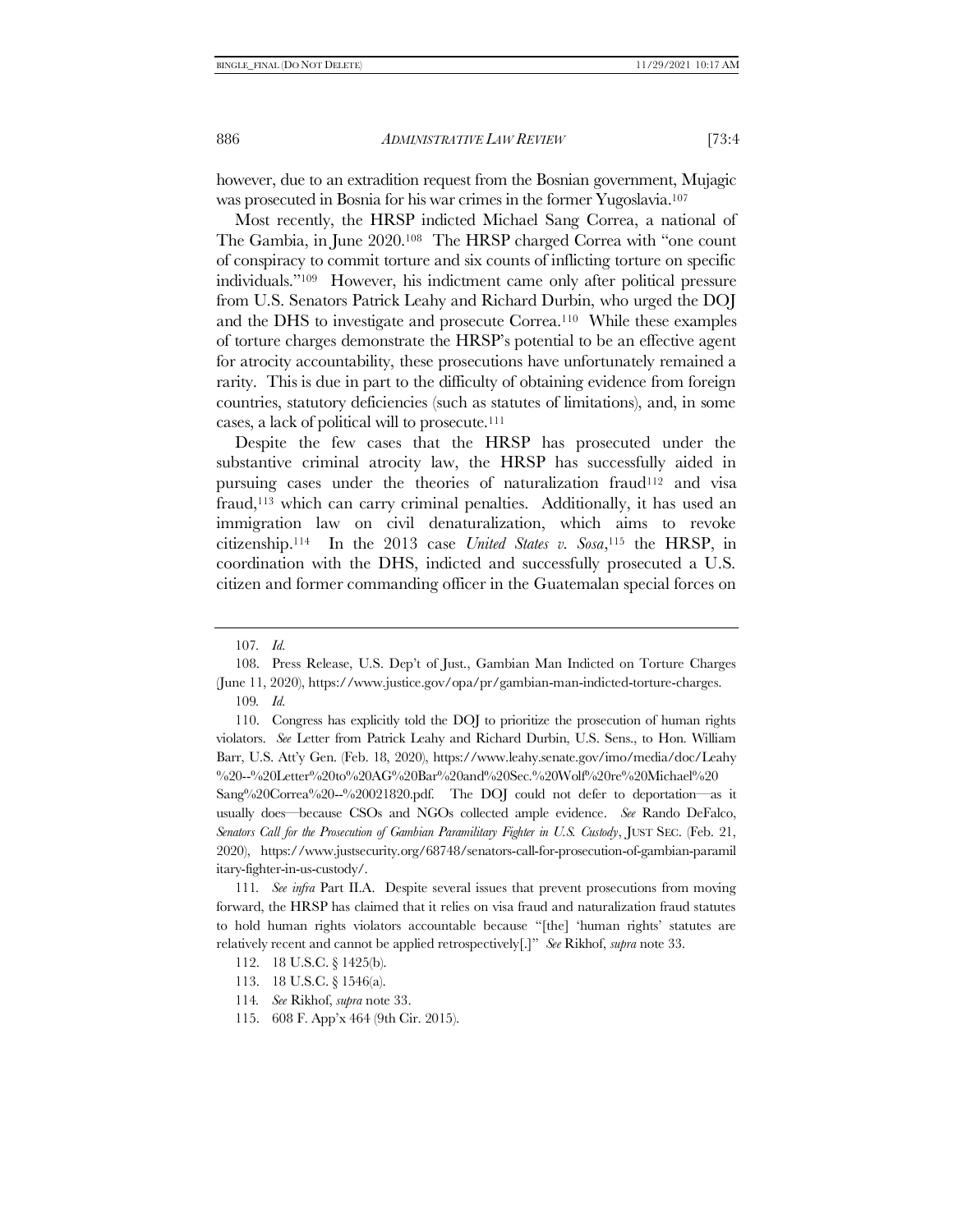charges of naturalization fraud for concealing his involvement in a massacre of at least 160 people in Dos Erres, Guatemala.116 Sosa was sentenced to ten years in prison and stripped of his U.S. citizenship.117 The HRSP and the DHS also prosecuted several of Sosa's affiliates in the massacre under immigration fraud offenses.118 Two were sentenced to ten years in prison, others had their citizenship revoked, and some were deported by the DHS's Immigration and Customs Enforcement to Guatemala.<sup>119</sup>

The HRSP has pursued several other cases involving atrocities under similar immigration theories.<sup>120</sup> For example, the HRSP has assisted with the deportation of over 150 persons who had various roles in the Wars of Yugoslavian Succession and revoked many of their legal statuses within the United States.121 Similarly, the HRSP assisted a USAO in immigration perjury charges against several Rwandans who took part in genocidal acts.122 While immigration remedies fill a gap in the HRSP's ability to pursue accountability, they should remain a "second-best option when [people/persons/leaders commit] grave international crimes . . . ."<sup>123</sup>

119*. Id.*

120. In 2013, the HRSP charged an Ethiopian immigrant who partook in torture and murder during Ethiopia's "Red Terror" for lying to U.S. immigration and naturalization officials about his prior atrocity offenses. *See* Tom Mcghee, *Ethiopian Immigrant Admits Being Guard Accused of Killing Prisoners*, DENVER POST (July 10, 2013, 11:34 AM), https://www.denverpost.com/2013/07/10/ethiopian-immigrant-admits-being-guard-

accused-of-killing-prisoners/. In 2018, the HRSP charged Mohammed Jabbateh with two counts of immigration fraud and perjury for failing to disclose his participation in atrocities during Liberia's civil war, including murder, rape, sexual and labor enslavement, cannibalism, and the use of child soldiers. *See* Press Release, U.S. Dep't of Just., Former Liberian War Lord Known as "Jungle Jabbah" Sentenced to 30 Years in Prison for Immigration Fraud and Perjury (Apr. 19, 2018), https://www.justice.gov/usao-edpa/ pr/former-liberian-war-lord-known-jungle-jabbah-sentenced-30-years-prison-immigration.

121*. See* Rikhof, *supra* note [33.](#page-7-2)

122. Congress invited the DOJ to speak before the Human Rights Tom Lantos Human Rights Committee on behalf of the HRSP's atrocity accountability efforts and was asked about its prosecutorial challenges to bringing charges. *See* Rybicki Testimony, *supra* not[e 31.](#page-7-1)

123*. See* Van Schaack Testimony, *supra* note [51,](#page-10-0) at 4; *accord* Rowen & Hamlin, *supra*  not[e 30](#page-7-0) (acknowledging that deportation undermines justice for atrocity accountability).

<sup>116</sup>*. See id.* at 466.

<sup>117.</sup> Press Release, U.S. Dep't of Just., Former Guatemalan Special Forces Officer Sentenced for Covering up Involvement in 1982 Massacre (Feb. 10, 2014), https://www.justice.gov /opa/pr/former-guatemalan-special-forces-officer-sentenced-covering-involvement-1982-massacre.

<sup>118.</sup> Rikhof, *supra* not[e 33.](#page-7-2)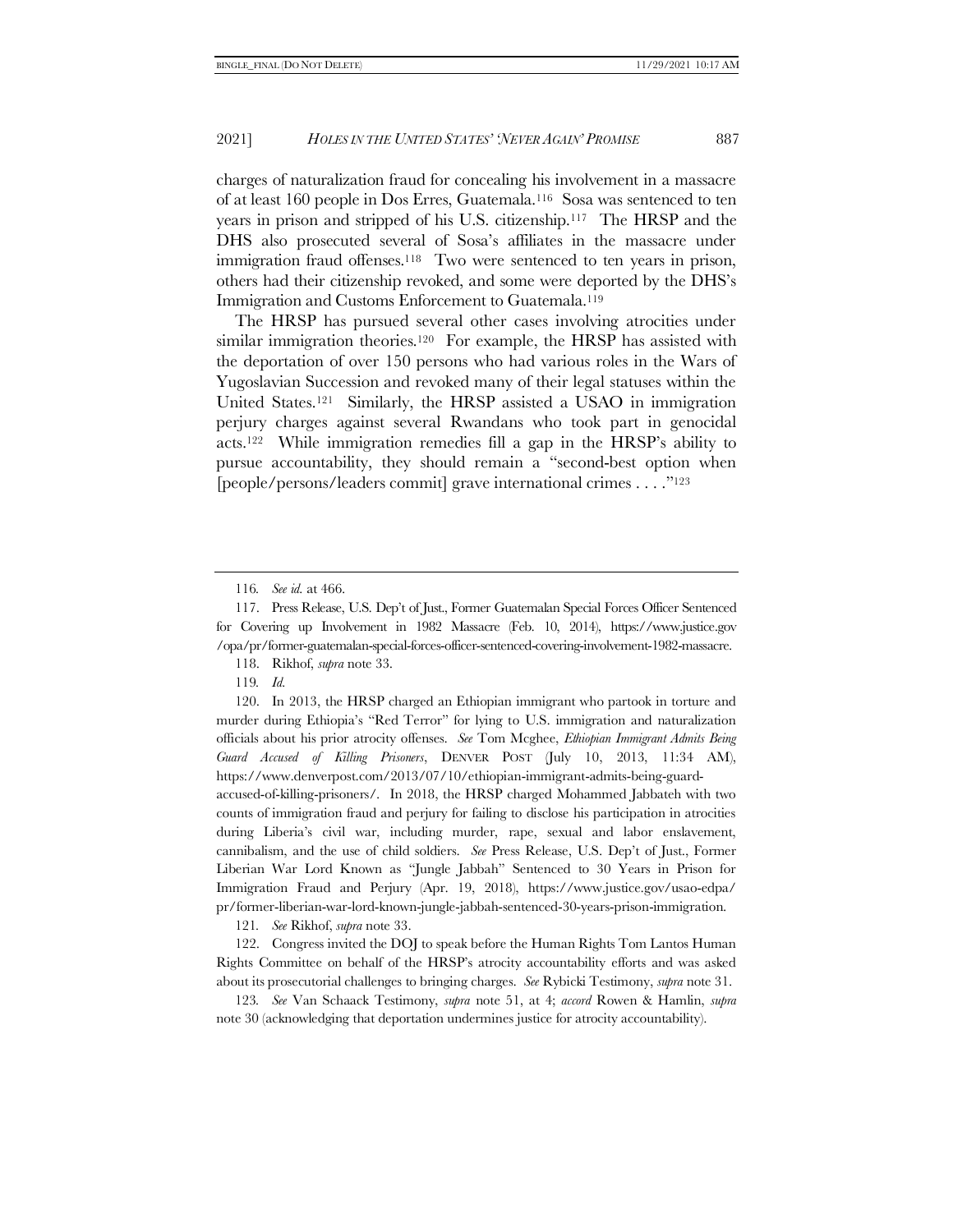# <span id="page-19-0"></span>II. PROSECUTORIAL IMPEDIMENTS AND IMPLICATIONS OF THE CURRENT ATROCITY ACCOUNTABILITY APPROACH

The HRSP's lack of prosecutions for substantive atrocity crimes derives from various factors, including critical statutory deficiencies, evidentiary challenges, resource constraints, and, at times, a lack of political will to prosecute.124 These factors create significant hurdles for the HRSP to overcome in order to bring charges under substantive atrocity law and potentially achieve justice.

#### *A. Impediments to Prosecutions Under Substantive Atrocity Laws*

<span id="page-19-1"></span>The greatest barrier to the HRSP prosecuting atrocity crimes under their substantive laws is the current statutory framework.125 For example, the lack of retroactive application of many of these statutes forces the HRSP to prosecute under visa fraud and naturalization fraud.<sup>126</sup> Notably, the lack of retroactive application of the genocide statute prohibits the HRSP from prosecuting genocidaires for many atrocities, including the Holocaust, the Rwandan genocide, the Khmer Rouge genocide, and others.<sup>127</sup> Additionally, for many of the laws, there are statutes of limitations that prevent the HRSP from prosecuting under substantive law in many cases, such as if the perpetrators have been in the United States for decades.<sup>128</sup>

On top of technical statutory issues, the threshold for meeting the legal definition of genocide is extremely high; it requires proof of the perpetrator's mental intent to destroy a group in part or in whole, as well as proof that they targeted a specific group.<sup>129</sup> Thus, if an individual committed a massacre or an ethnic cleansing campaign, it may still be difficult for the HRSP to prosecute under the genocide statute without evidence that the perpetrator intended to destroy the group.130 This is

126*. See* Rikhof, *supra* note [33.](#page-7-2)

129*. See supra* Par[t I](#page-6-3)[.B](#page-9-1) (outlining the requirements for a genocide charge under the statute).

130. Intent to destroy usually requires evidence of some sort of a "[s]tate or organizational plan or policy." *See* Genocide, U.N. Off. on Genocide Prevention & Resp. to Protect, https://ww w.un.org/en/genocideprevention/genocide.shtml (last visited Nov. 13, 2021); Van Schaack Testimony, *supra* note [51,](#page-10-0) at 6; Van Schaack, Atrocities Prevention & Response, *supra* note [98](#page-15-0)

<sup>124</sup>*. See infra* Part [II.](#page-19-0)[A.](#page-19-1)

<sup>125</sup>*. See* Rowen & Hamlin, *supra* not[e 30,](#page-7-0) at 245 (noting that deportation is a "fraught instrumentalization of law that may address gaps in the international criminal justice regime but may simultaneously undermine justice for mass atrocity.").

<sup>127</sup>*. See* Van Schaack Testimony*, supra* note [51,](#page-10-0) at 12–13 and accompanying text (discussing the retroactive application barrier that the genocide statute poses); *cf.* Melissa Eddy, Why Germany Prosecutes the Aged for Nazi Roles It Long Ignored, N.Y. TIMES (Feb. 9, 2021) (illustrating that the United States could not prosecute German Nazis domestically).

<sup>128</sup>*. See* Rikhof, *supra* note [33;](#page-7-2) *supra* Par[t I](#page-6-3)[.B](#page-9-1) and accompanying text.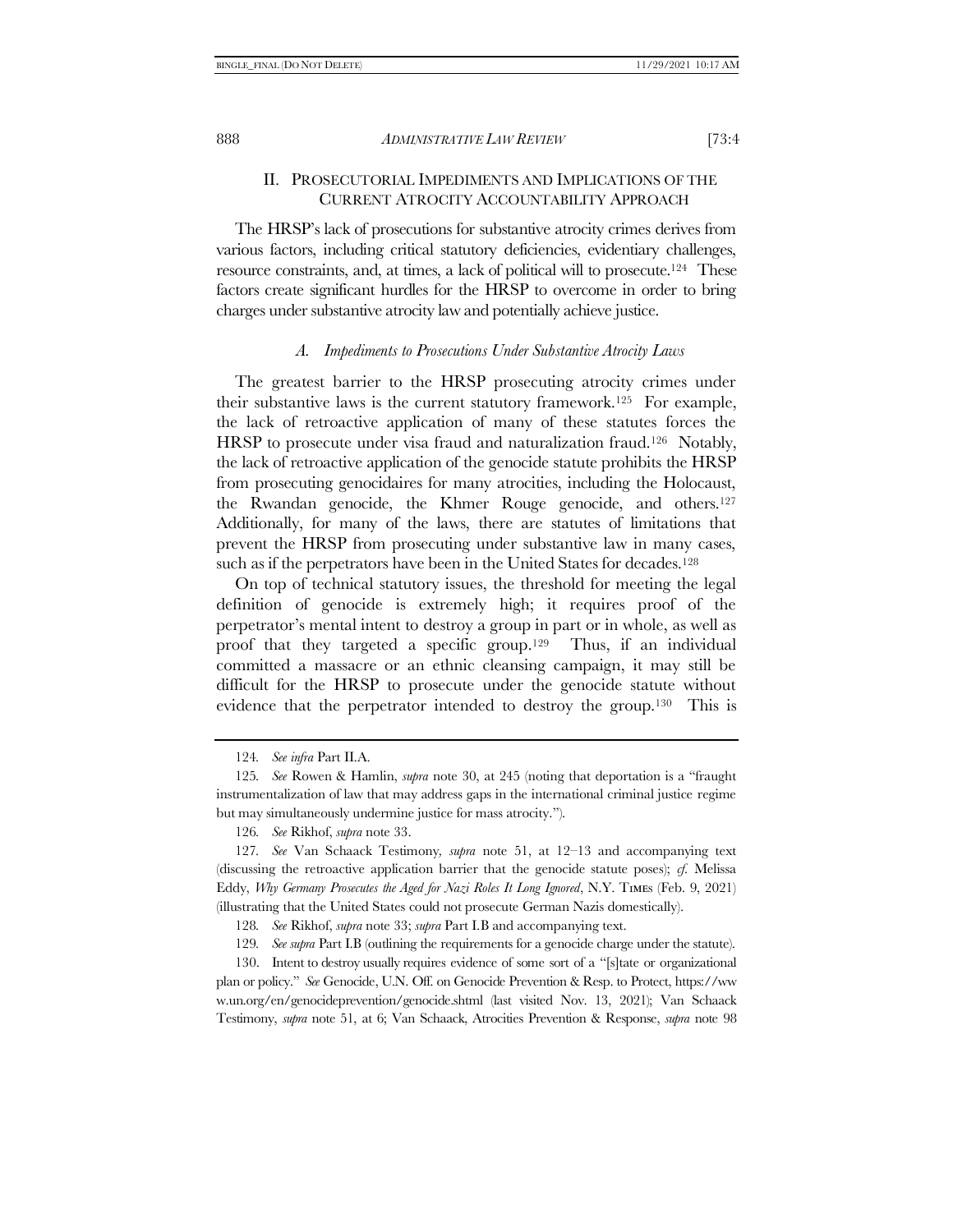because the HRSP currently does not have a crimes against humanity statute that would allow it to prosecute a crime without demonstrating the specific intent element.<sup>131</sup>

One of the main obstacles for the HRSP when prosecuting cases under the war crimes statute is its strict jurisdictional scope.132 The war crimes statute lacks present-in jurisdiction, meaning the HRSP cannot prosecute an individual who served in a foreign military and committed atrocity crimes unless the victim was American.133 In addition, superior responsibility as a mode of liability is not available under the war crimes statute.134 This is problematic because many of the perpetrators in positions of authority have sufficient financial resources to seek refuge in the United States.135 Overall, these legislative holes have led to "instances of impunity, and incomplete accountability, where perpetrators in our midst cannot be prosecuted for their substantive crimes and must be dealt with through immigration and other remedies . . . ."<sup>136</sup>

<span id="page-20-0"></span>Beyond statutory deficiencies, there are practical issues related to evidentiary collection.137 Documentation and access to witnesses require extensive resources, staff, and expertise.138 These cases involve complex sets of facts and may require tracking down witnesses abroad and bringing them to the United States to testify.139 Additionally, these cases may necessitate foreign governments working with the HRSP and its interagency partners to compile evidence for cases.140 Compounding on the complexity of obtaining evidence from abroad is the issue of funding, as these cases are often expensive and deportations might make more sense

- 133*. See* 18 U.S.C. § 2441; *see also supra* not[e 62](#page-11-0) and accompanying text.
- 134*. See* Van Schaack Testimony, *supra* note [51,](#page-10-0) at 8.
- 135*. See id*. at 10.
- 136. Van Schaack, *Crimes Against Humanity*, *supra* not[e 76,](#page-12-0) at 342.
- 137*. See* Rodi III Testimony, *supra* note [27,](#page-6-2) at 3.

138*. See* Rikhof, *supra* note [33](#page-7-2) (discussing that these can be "difficult, time consuming, and resource intensive" investigations).

139*. See* Rybicki Testimony, *supra* note [31](#page-7-1), at 8 ("[I]nvestigations of suspected perpetrators of genocide, war crimes, or crimes against humanity [are] extremely complex, whether the investigations concern those offenses directly or instead involve immigrationrelated violations prosecuted criminally or civilly.").

140*. See id*. at 2.

<sup>(</sup>expanding on Beth Van Schaack, *Good Governance Paper No. 13: Atrocities Prevention and Response*, *in*  GOOD GOVERNANCE PAPERS (Emily Berman et al. eds., 2020)).

<sup>131</sup>*. See infra* Part [III](#page-24-0)[.A](#page-25-0) (recommending that the HRSP advocate for Congress to enact a crimes against humanity statute).

<sup>132</sup>*. See supra* Par[t I](#page-6-3)[.A](#page-7-3) (discussing the narrow jurisdictional scope on the war crimes statute).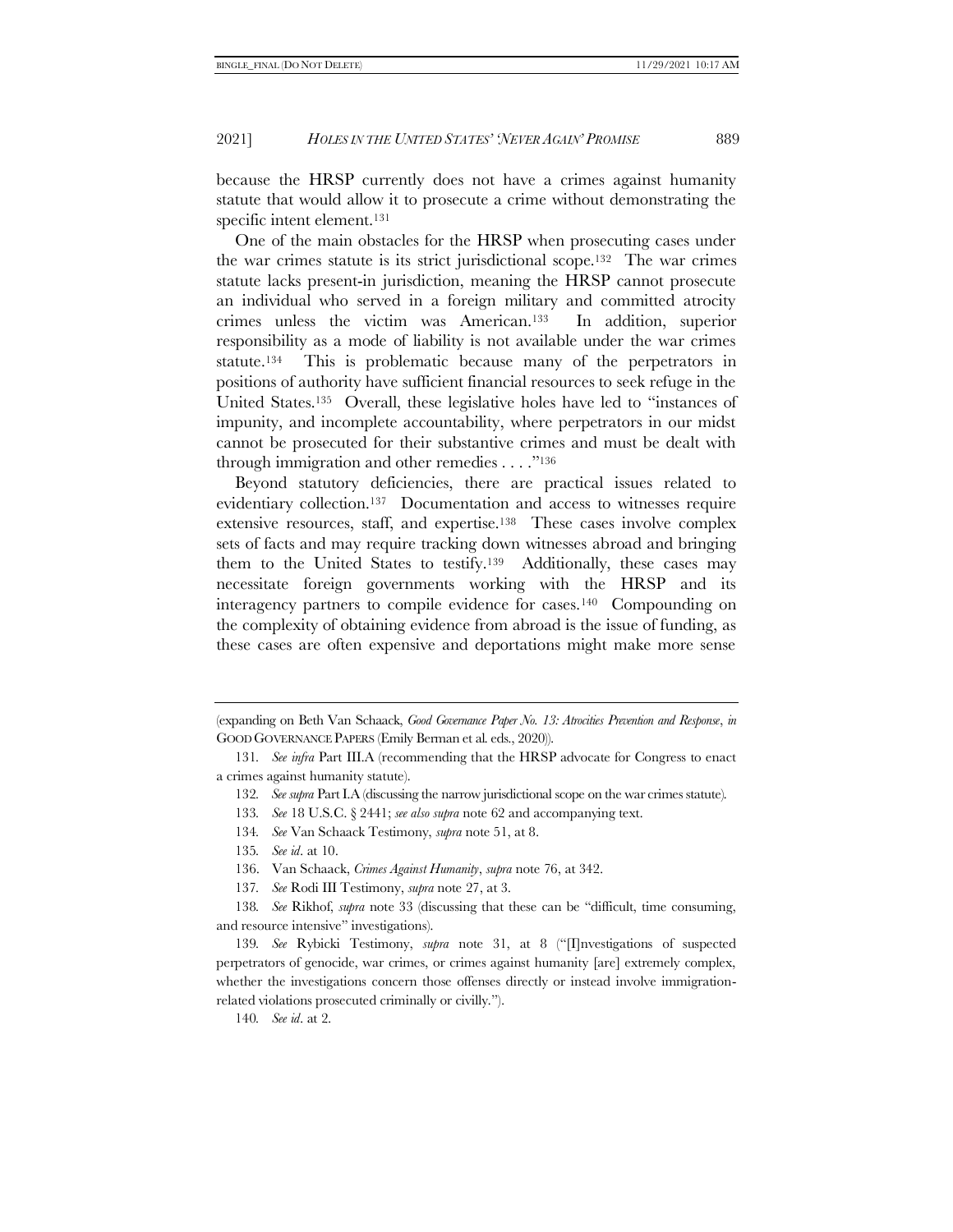from the "American taxpayer" perspective.141 In contrast, many of these same evidentiary challenges are present in terrorism and trafficking cases, but these cases often move forward under their respective underlying charges.<sup>142</sup>

<span id="page-21-0"></span>Finally, a lack of political will may deter the HRSP from moving forward with cases under substantive atrocity laws.<sup>143</sup> The HRSP determines the appropriate method of accountability on a case-by-case basis<sup>144</sup> by weighing the evidence and the graveness of the crime; however, an important caveat is that a prosecution will not go forward if it does not serve a substantial federal interest.145 This has raised concerns over the HRSP's inaction to prosecute or investigate (to the public's knowledge) cases concerning potential war crimes committed by American mercenaries<sup>146</sup> abroad.<sup>147</sup> In one particular case, a U.S. Army lieutenant colonel allegedly commanded troops in the United Arab Emirates who reportedly committed atrocities

144*. See* Weiss, *supra* note [2828,](#page-6-1) at 594.

145*. See* Rikhof, *supra* note [33](#page-7-2)[32](#page-7-4) (adding that prosecutions will also not go forward "if the potential defendant is subject to effective prosecution in another jurisdiction, or if there is an adequate non-criminal alternative to prosecution.").

146. In the contemporary context, the U.S. military defines mercenaries as "foreigners who took part in an armed conflict on one side or the other, primarily for high pay." *See* U.S. DEP'T OF THE AIR FORCE, PAMPHLET 110–34, COMMANDER'S HANDBOOK ON THE LAW OF ARMED CONFLICT § 5-3 (1980); *see also* Ryan Goodman & Sarah Knuckey, *Justice Dept Must Open Criminal Investigation into Potential War Crimes by U.S. Mercenaries in Yemen*, JUST SEC. (Oct. 16, 2018), https://www.justsecurity.org/61091/u-s-justice-department-opencriminal-investigation-potential-war-crimes-u-s-mercenaries-yemen/ (noting that American mercenaries have "attempted and completed murder of civilians in Yemen at the behest of the United Arab Emirates"—crimes within the HRSP's jurisdiction).

147*. See* Prue Clarke, '*Jungle Jabbah' Was Accused of Cannibalism and Other Horrors in Liberia*. *How a U.S. Court Brought Him to Justice*, WASH. POST (Apr. 14, 2018, 7:08 PM), https://www. washingtonpost.com/world/national-security/jungle-jabbah-was-accused-of-cannibalism-an d-other-horrors-in-liberia-how-a-us-court-brought-him-to-justice/2018/04/14/51ddc97a-3e5f-11e8-974f-aacd97698cef\_story.html (reporting that human rights activists say the HRSP "routinely" rejects cases, and its prosecution rates are much lower than those of European courts, which charged fifty-one cases for atrocities in 2017).

<span id="page-21-1"></span><sup>141.</sup> Deportation is cheaper than domestically prosecuting an individual in the United States because of the difficulty of obtaining evidence; extradition is even cheaper than pursuing denaturalization or visa fraud, but few countries request extradition. *See* Weiss, *supra* note [28,](#page-6-1) at 594 (citing a telephone interview with Eli Rosenbaum, then-Director of the HRSP).

<sup>142</sup>*. See* Van Schaack Testimony, *supra* note [5151,](#page-10-0) at 17.

<sup>143</sup>*. See* Micah S. Myers, Note, *Prosecuting Human Rights Violations in Europe and America: How Legal System Structure Affects Compliance with International Obligations*, 25 MICH. J. INT'L L. 211, 228 (2003) (noting that there are several reasons a government may not want to prosecute a foreigner, including if the prosecuting government wants to avoid looking complicit in human rights violations, or if diplomatic or economic relationships would be affected).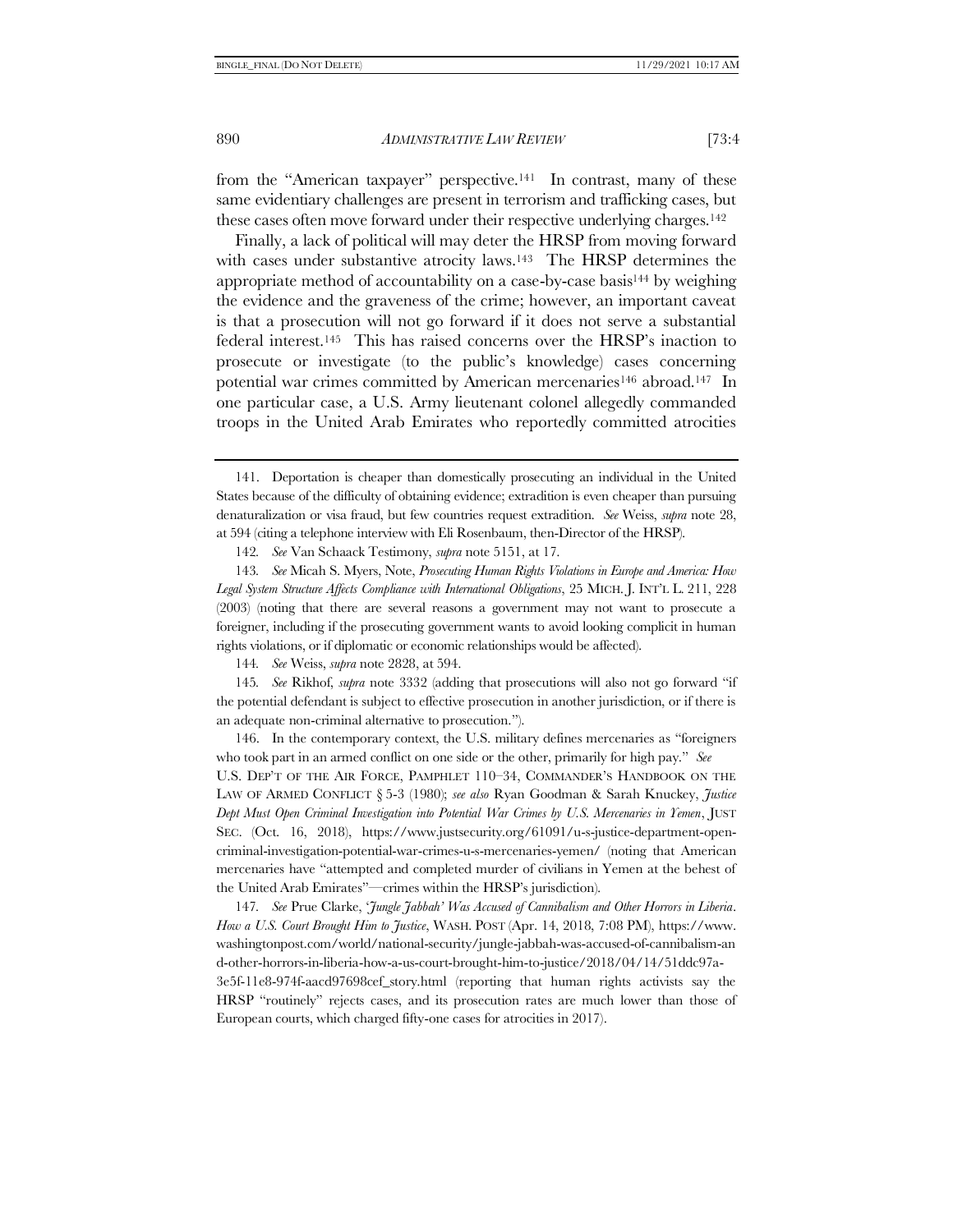rising to the threshold of war crimes.148 In cases involving U.S. mercenaries, the HRSP may lack the political will to prosecute due to the potential of exposing U.S. companies who employ mercenaries fighting in foreign conflicts.149 While political will may serve as a barrier to the HRSP pursuing sensitive cases, the HRSP should demonstrate that Americans are not immune to justice for atrocities they have committed.

## <span id="page-22-1"></span>*B. Implications of the Current Approach*

<span id="page-22-0"></span>The HRSP's current approach in deporting individuals for atrocity crimes has implications on global and national security. This policy could potentially revictimize survivor communities and diminish wider international atrocity efforts, if not supported by domestic prosecution in an offender's country of origin. <sup>150</sup> By relying on immigration remedies, which often result in deportation and only potential prosecution in the home country, the HRSP may actually be creating or perpetuating conflict.151 Forcible repatriation of people correlates with increased hostilities during civil wars when the individuals who have previously left are forced to return.152 For example, in Iraq and El Salvador, the forcible repatriation of people who fled has led to more conflict between both the local communities and the persons who

<sup>148</sup>*. See* Rebecca Hamilton & Sarah Knuckey, *Time to Dust Off the War Crimes Act?—for an American Ex-Soldier Now in Command of the UAE Forces*, JUST SEC. (May 9, 2018), https://www.justsecurity.org/55983/time-dust-war-crimes-act-toumajan-yemen-uae-

emirates/ (calling for the United States to "dust off" the War Crimes Act and pursue justice when U.S. mercenaries commit atrocities). This case is important because the United Arab Emirates "is part of the Saudi-led coalition that has been accused of serious international law violations (including war crimes) for indiscriminate and disproportionate airstrikes in Yemen, arbitrary detention, torture, [and] enforced disappearances . . . ." *See id*.

<sup>149</sup>*. See supra* notes [139](#page-20-0)–[144](#page-21-0) and accompanying text (discussing the potential domestic and foreign policy implications of pursuing cases against American mercenaries).

<sup>150</sup>*. See* Weiss, *supra* note [28](#page-6-1), at 590 ("[T]he United States has largely chosen either to try them for immigration or naturalization fraud, or remove the suspects from the United States without adequate assurance that they will be prosecuted.").

<sup>151</sup>*. See* Keith A. Petty, *Humanity and National Security: The Law of Mass Atrocity Response Operations*, 34 MICH. J. INT'L L. 745, 811 (2013) (noting that "the United States has concluded that mass killings are a threat to U.S. national security"); *see also* Directive on Creation, *supra* not[e 21](#page-4-1) (highlighting that atrocities implicate national security interests).

<sup>152</sup>*. See* Stephanie Schwartz, *Sending Refugees Back Makes the World More Dangerous*, FOREIGN POL'Y (Nov. 27, 2019, 7:22 AM), https://foreignpolicy.com/2019/11/27/sending-refugeesback-makes-the-world-more-dangerous/ (noting that when repatriation is not voluntary or a durable peace is not ensured, returning a refugee can perpetuate more conflict).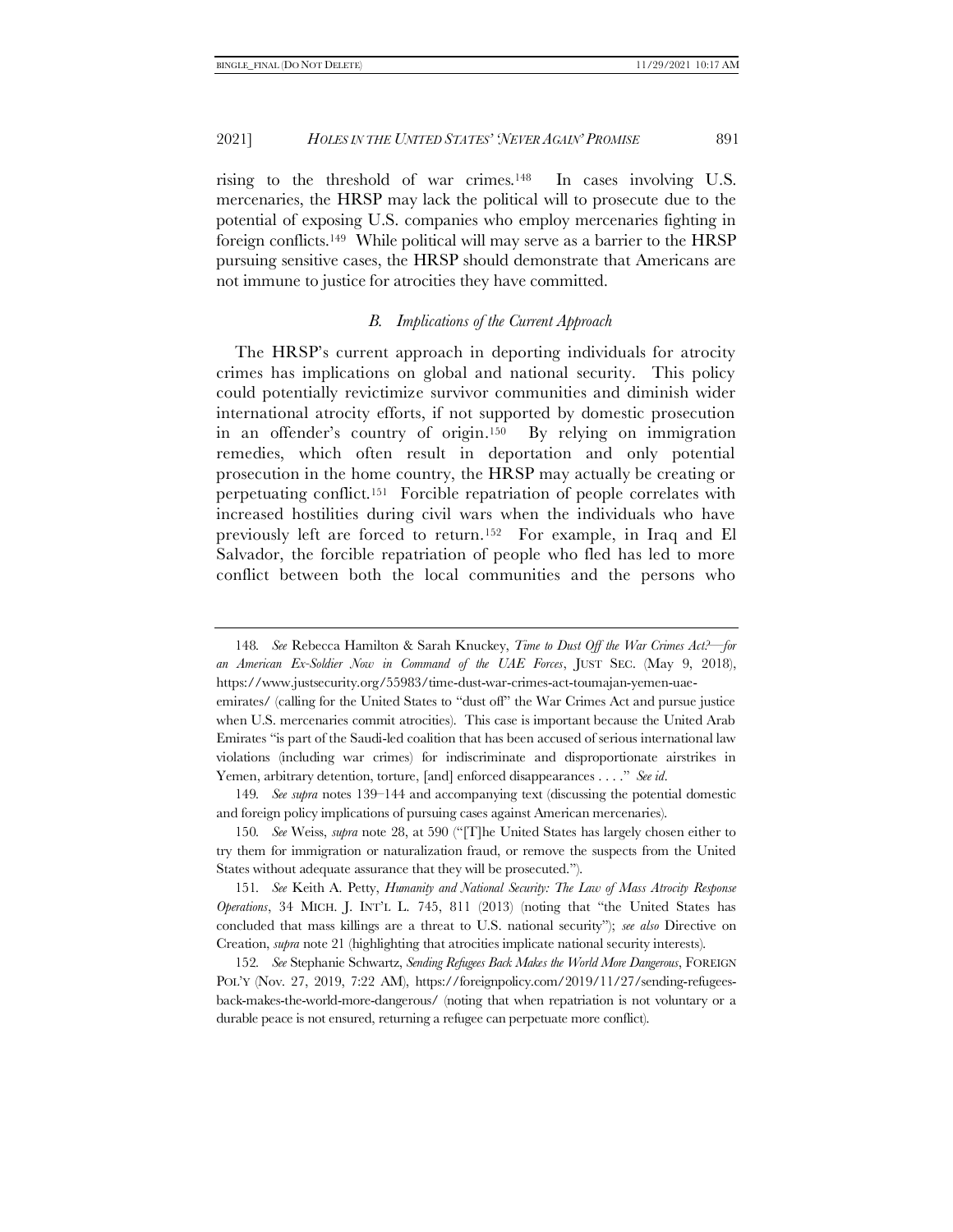returned.153 Conflicts that may lead to atrocities threaten not only global security, but also the United States' own national security interests.<sup>154</sup> Additionally, in many cases, deporting an offender back to a country that "lacks the legal framework, juridical capacity, or political will to prosecute for the substantive crime" leads to cases of impunity.155 This impunity risks intimidating and retraumatizing the survivors for whom the HRSP asserts to seek justice.<sup>156</sup>

Furthermore, the HRSP's approach of using immigration and deportation remedies is problematic because it diminishes the preventative effects of atrocity accountability and undermines the objectives of international criminal law.157 Not only are immigration and deportation charges inherently unsatisfying in the fight for justice, but these convictions do not create the same kind of stigma for committing these offenses as would charges under substantive laws.<sup>158</sup> This stigma is fundamental to creating a global atrocity accountability system that takes ownership of prosecuting individuals for these crimes whenever possible.159 Immigration and denaturalization merely strips an offender of their rights to remain in the United States, but it does not "address" the offender's underlying atrocity crimes.<sup>160</sup>

153*. See id*. (explaining that when Iraq "encouraged internally displaced people and refugees to return home" locals reacted violently, and that U.S. deportations of Salvadorans in the 1990s led to the formation of transnational gangs); *see also* Christophe Paulussen, *Countering Terrorism Through the Stripping of Citizenship: Ineffective and Counterproductive*, INT'L CTR. FOR COUNTER-TERRORISM–THE HAGUE (Oct. 17, 2018), https://icct.nl/publication/c ountering-terrorism-through-the-stripping-of-citizenship-ineffective-and-counterproductive/ (asserting that repatriation may increase the perpetrators' feeling of alienation, resulting in additional violence in the country of origin).

154*. See* Directive on Creation, *supra* not[e 21.](#page-4-1)

155*. See* Van Schaack, *Crimes Against Humanity*, *supra* note [76,](#page-12-0) at 349 (explaining that resorting to deportation remedies can "exert a destabilizing effect or result in the intimidation or retraumatization of victims.").

156*. See id.*; *see also* Rybicki Testimony, *supra* note [31](#page-7-1) ("Pursuing justice on behalf of victims of atrocity crimes is a mission of great and manifest importance.").

157*. See* Vijay M. Padmanabhan, *Norm Internalization Through Trials for Violations of International Law: Four Conditions for Success and Their Application to Trials of Detainees at Guantanamo Bay*, 31 U. PA.J. INT'L L. 427, 431 (2009) ("Norm internalization, an objective for trials for violations of international law, seeks to use the trial to demonstrate to a target audience, usually the community of the defendant, the costs of violating international law and the stigma of being a violator.").

158*. See* Van Schaack, *Crimes Against Humanity*, *supra* not[e 76](#page-12-0), at 349 ("Administrative proceedings, and even criminal convictions for immigration fraud, do not carry the stigma of the substantive penal law or allow for the imposition of penalties commensurate with the underlying criminal conduct.").

159*. See* Rowen & Hamlin, *supra* note [30,](#page-7-0) at 254 (stating that since deportation is not technically a punishment, and "there seems to be little credible threat of prosecution in their home countries, this approach may ultimately undermine the goals of international criminal law").

160*. See id*.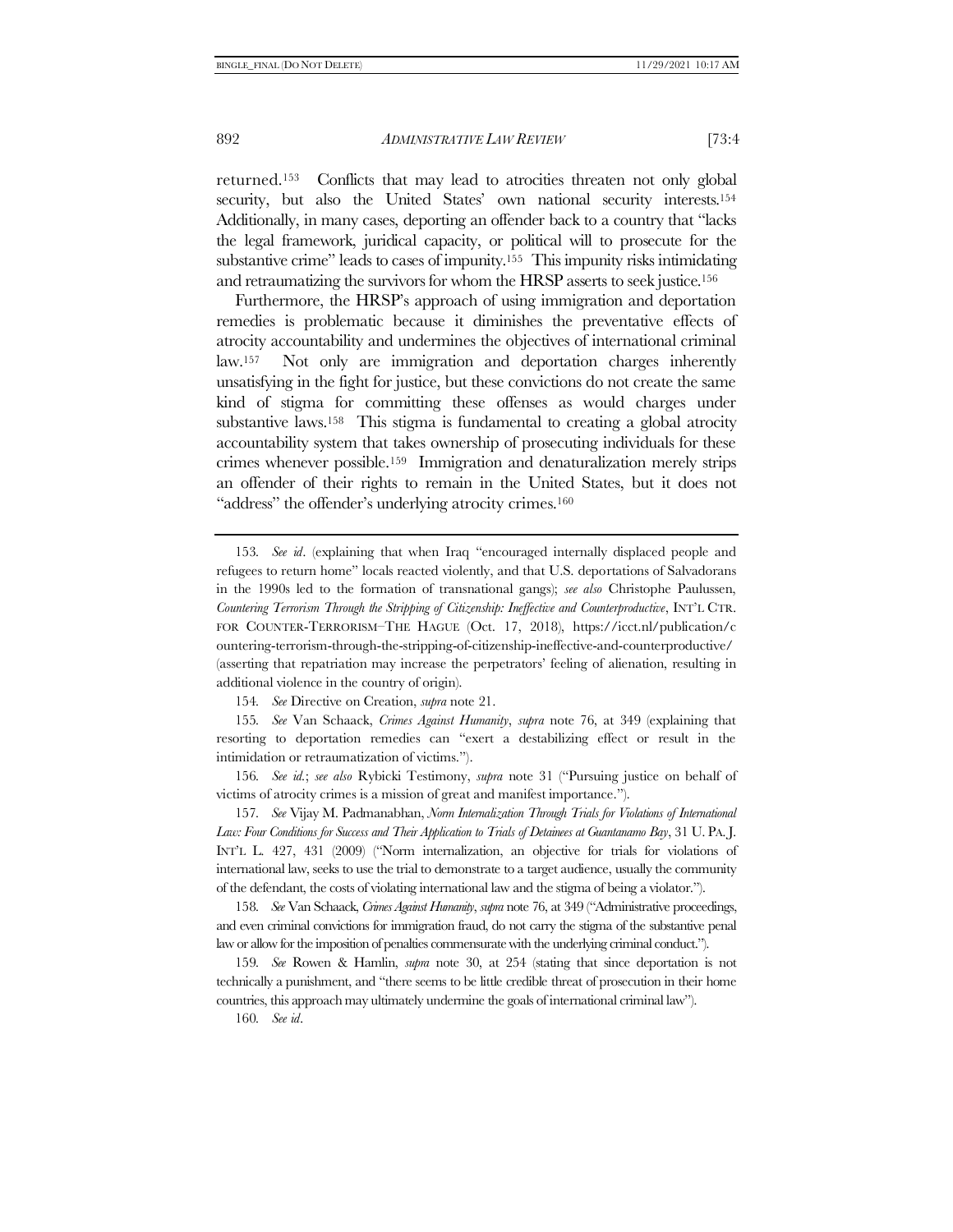Exemplary of the potential implications of the HRSP's approach is the DHS and the HRSP prosecution of George Boley.161 Boley was a Liberian former rebel leader charged for immigration fraud despite his crimes amounting to the recruitment and use of child soldiers.162 Throughout the trial, there was little focus by the government as to the specific acts that Boley committed or the inclusion of survivors' narratives.163 Because the goal of the trial was to rid the country of Boley rather than try him for the underlying acts, the extensiveness of the atrocity crimes committed is still unknown and the survivors have yet to see what they perceive as justice.<sup>164</sup> Survivors of Boley's atrocities in Liberia were outraged that the United States chose to deport Boley back to Liberia where he would face no justice.165 After Boley was deported back to Liberia, he became an official member of the Liberian House of Representatives in 2017, and he has yet to face a domestic trial.166 Thus, if justice and reconciliation are the goals of these prosecutions, then the HRSP must become more survivor-centered in its pursuit of justice.

# <span id="page-24-0"></span>III. FILLING THE HOLES IN THE DOJ'S HUMAN RIGHTS AND SPECIAL PROSECUTIONS DOMESTIC SECTION'S ATROCITY ACCOUNTABILITY APPROACH

To improve its atrocity accountability approach—and ensure the United States holds perpetrators of atrocity crimes liable for their underlying offenses—the HRSP must prompt internal and congressional action. First, Congress needs to fill the current holes in the HRSP's legal framework. Second, the DOJ must form a memorandum of agreement (MOA) with the DHS to clarify the role of each agency when prosecuting individuals for crimes falling under atrocity crime statutes. Third, the HRSP should issue guidance

163*. See* Rowen & Hamlin, *supra* not[e 30,](#page-7-0) at 255.

164*. Id.* ("Boley's actions and his victims[] never came to light in the way they would have if the trial had been focused on the underlying acts.").

165. Reports from local Liberian newspapers demonstrate that the surrounding population was upset that Boley did not face justice in the United States. *See, e.g.*, *Liberia: War Survivors Angry Boley Not Jailed in America*, FRONT PAGE AFRICA (Sept. 19, 2019), https://frontpageafricaonline.com/liberia-war-crimes-trial/liberia-war-survivors-angryboley-not-jailed-in-america/.

166*. See* Hylton, supra not[e 19.](#page-4-0)

<sup>161</sup>*. See* Clarke, *supra* not[e 148](#page-22-1) (noting the DOJ has stated "deportation is a severe penalty and that, ideally, those accused of crimes against humanity will be tried in their home countries.").

<sup>162.</sup> NICOLAS COOK, CONG. RSCH. SERV., R45195, LIBERIA: POLITICAL TRANSITION AND U.S. RELATIONS 13 (2018) (noting that the HRSP aided in this prosecution); Press Release, U.S. Dep't of Homeland Sec., Immigration Judge orders Liberian human rights violator removed based on his use of child soldiers (Feb. 6, 2012), https://www.ice.gov/news/rele ases/immigration-judge-orders-liberian-human-rights-violator-removed-based-his-use-child.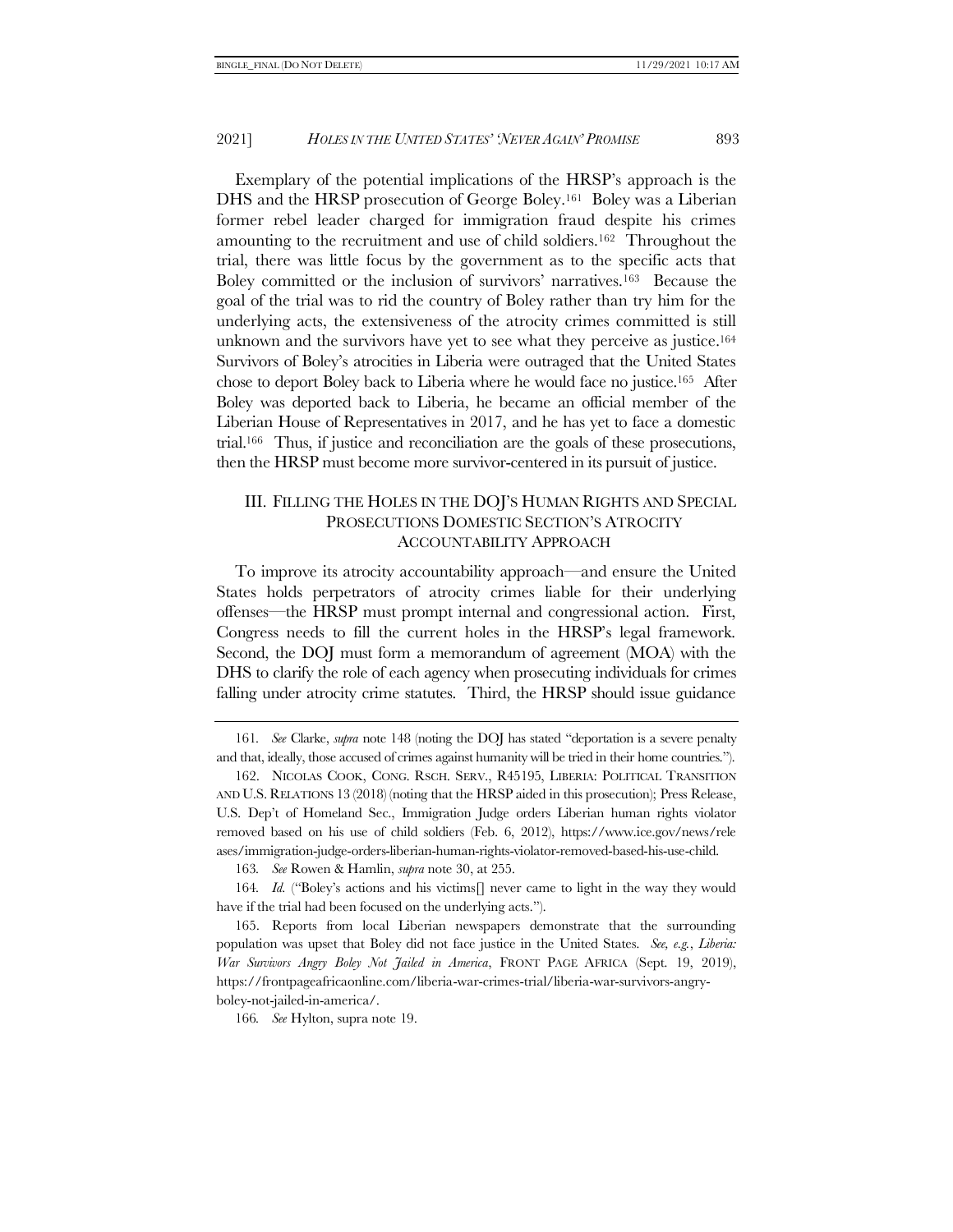<span id="page-25-0"></span>for best practices of documenting atrocities for CSOs and NGOs to assist in overcoming evidentiary challenges that serve as hurdles to prosecution.

# *A. Proposing Legislative Changes to the Legal Framework*

For the HRSP to bring more charges for perpetrators of atrocity crimes under substantive atrocity laws, Congress must amend the existing legal framework. To prompt this action, the HRSP should communicate with Congress through platforms such as the Tom Lantos Human Rights Commission, where Congress has previously inquired into the HRSP's prosecutorial impediments, and the HRSP should request legislative changes to the DOJ's Office of Policy and Legislation, which has the ability to "develop policy options and recommendations" for Congress.167 The necessary legislative changes include amending the atrocity crime statutes to incorporate superior responsibility as a form of liability, expanding the jurisdiction for the war crimes statute, providing for retroactive application in the genocide statute, and enacting a crimes against humanity statute.<sup>168</sup>

Currently, superior responsibility is not explicitly codified in the federal criminal statutes addressing atrocity crimes.169 Therefore, to hold responsible an offender who served in a superior role, the HRSP must use immigration laws, which have previously been interpreted to include superior responsibility as a mode of liability.170 Congress could amend this by expressly including superior responsibility in each federal statute addressing atrocity crimes. Bolstering the feasibility of this amendment is the existence of superior responsibility liability throughout the various sectors of U.S. law, including: "military, tort, and immigration law."171 By Congress amending the existing statutes to include the commission of a crime through superior responsibility, the HRSP would be able to prosecute not only the foot soldiers who perpetrated the crimes, but also those who had a duty to prevent or punish but failed to do so.<sup>172</sup>

172*. See id*. at 8–10 (explaining that persons who can afford to flee to the United States are usually higher ranked).

<sup>167</sup>*. Office of Policy and Legislation*, U.S. DEP'T OF JUST., https://www.justice.g ov/criminal/opl (last visited Nov. 13, 2021). *See generally* Rybicki Testimony, *supra* note [31](#page-7-1) (talking with Congress about the HRSP's role in the Criminal Division).

<sup>168</sup>*. See supra* Par[t I](#page-6-3)[.A.](#page-7-3)

<sup>169.</sup> Van Schaack Testimony, *supra* not[e 51,](#page-10-0) at 2.

<sup>170</sup>*. See, e.g.*, 8 U.S.C. § 1182(a)(3)(E)(iii) (barring admission to the United States to those "who, outside the United States, [have] committed, ordered, incited, assisted, or otherwise participated in . . . any act of torture . . . or . . . any extrajudicial killing").

<sup>171</sup>*. See* Van Schaack Testimony, *supra* note [51,](#page-10-0) at 8.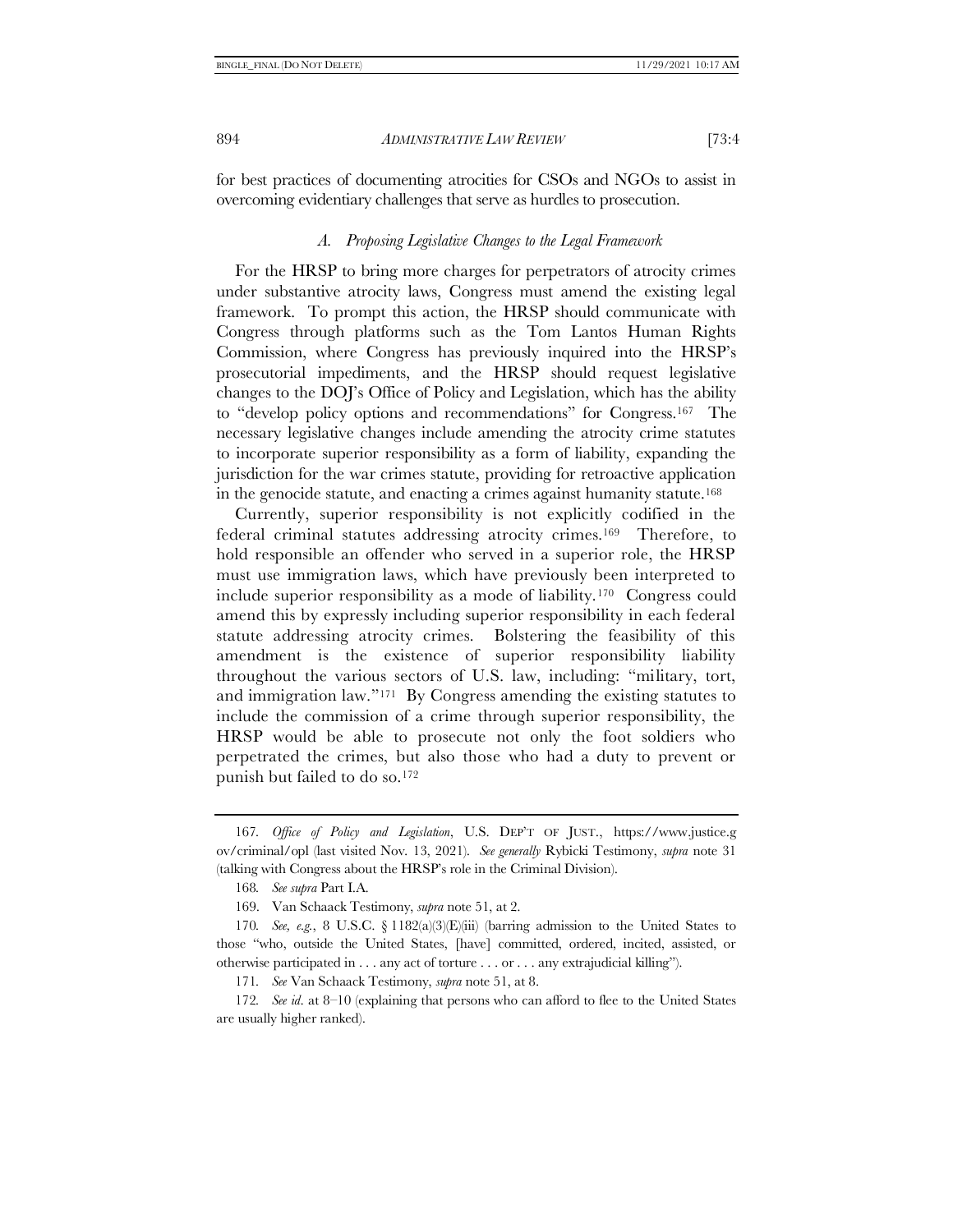Additionally, Congress could strengthen the HRSP's ability to prosecute atrocities under substantive laws by amending the war crimes statute to include present-in jurisdiction. Currently, the war crimes statute offers a restricted jurisdictional reach; unlike the other atrocity crime statutes, the war crimes statute only provides for the exercise of jurisdiction over an individual when the victim or perpetrator is a U.S. national or a member of the U.S. Armed Forces.<sup>173</sup> To assist in this legislative change, the DOJ can publicly reverse its previous stance on a more limited jurisdictional scope,<sup>174</sup> which would align the United States with its obligations under international law.<sup>175</sup>

Further, Congress should amend the genocide statute, with its present-in jurisdiction, to apply retroactively. Currently, the HRSP cannot prosecute a genocidaire that committed genocide on the territory of another country if the offense occurred prior to 2009 because Congress amended the statute that year to provide present-in jurisdiction.176 However, since the original genocide statute was enacted in 1988, Congress's amendment would not infringe on the constitutional right against ex post facto application of laws.177 Crimes against humanity are largely recognized as acts carried out in a systematic or widespread manner directed at a civilian population, "including . . . murder, extermination, enslavement, deportation, torture, rape, and disappearance."<sup>178</sup> Additionally, given the war crimes statute's complexity and high threshold for genocide, a crimes against humanity statute would end impunity for those acts that lack a nexus to conflict as currently required, or those who do not evidence the genocide statute's specific intent to destroy.<sup>179</sup>

In the civil context, the United States has on several occasions recognized the existence of crimes against humanity as a charge under international law.180 Further, Congress has previously introduced a crimes

178*. See* U.S. INST. OF PEACE, CONFRONTING CRIMES AGAINST HUMANITY 4 (2008), https://www.usip.org/sites/default/files/file/09sg.pdf.

179*. See supra* Par[t I](#page-6-3)[.B](#page-9-1) (discussing the current atrocity statutes and their restrictions).

180*. See, e.g.*, United States v. Sosa, 608 F. App'x 464, 466–67 (9th Cir. 2015) (holding that international law allows universal jurisdiction over crimes such as torture, genocide, crimes against humanity, and war crimes).

<sup>173</sup>*. See supra* Par[t I](#page-6-3)[.B](#page-9-1) (discussing the limitations of prosecuting individuals for war crimes).

<sup>174</sup>*. See* Van Schaack Testimony, *supra* note [51,](#page-10-0) at 8.

<sup>175</sup>*. See id*. (noting that present-in jurisdiction is obligated under the 1949 Geneva Conventions and international law).

<sup>176</sup>*. See id.* at 12.

<sup>177</sup>*. See id*. at 13 ("Because the crime of genocide was already on the books in 1988, Congress could render the new jurisdictional provisions retroactive without running afoul of the U.S. Constitution's ex post facto clause."); *see also* U.S. CONST. art 1 § 9. cl. 3 ("No . . . ex post facto Law shall be passed.").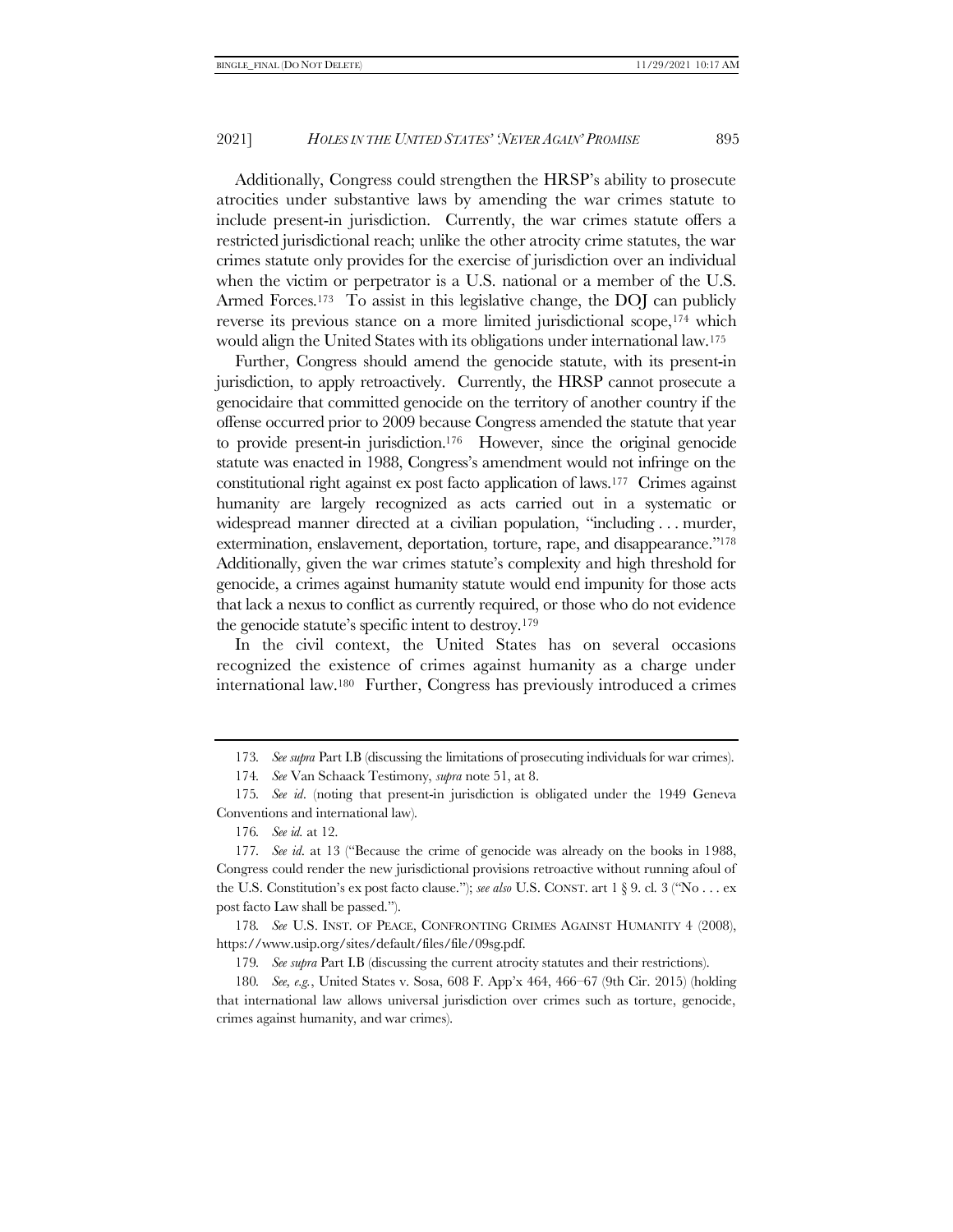against humanity bill.181 Strengthening the feasibility of this bill is the widespread international acknowledgement of crimes against humanity as "a central pillar of international criminal law" which was utilized in the Nuremberg Tribunal to find German Nazis accountable for atrocities.<sup>182</sup>

While it is up to Congress to enact these amendments, the HRSP has the ability to advocate for these changes through various platforms and in interagency reviews.183 For example, the HRSP has had the opportunity to provide testimony before the Congressional Tom Lantos Human Rights Commission on the prosecutorial impediments it faces in holding perpetrators of atrocities accountable.184 While scholars during this hearing advocated for these legislative changes, the HRSP should communicate openly about its limited authority to prompt external legislative action.<sup>185</sup>

#### *B. Creating A Memoranda of Agreement Between the DOJ and the DHS*

To clarify its interagency relationship and ensure that persons entering the United States are prosecuted under substantive atrocity laws as opposed to automatically deported, the DOJ and the DHS should create a MOA.<sup>186</sup> Formulating a MOA would flesh out overlapping authority that the HRSP and the DHS have to prosecute individuals for atrocity crimes, and ensure that the HRSP is prosecuting all potential cases under substantive atrocity laws.187 Given that the DHS is usually the first to flag these individuals

187*. See supra* Part [I.](#page-6-3)[C](#page-13-1) (discussing the interagency coordination between the DHS and the HRSP, including shared prosecutorial authority).

<sup>181</sup>*. See* Crimes Against Humanity Act of 2010, S. 1346, 111th Cong. (2009). Senator Richard Durbin, then the Senate Majority Whip and a member of the Senate Judiciary Committee, introduced a crimes against humanity bill on June 24, 2009. *Id.*

<sup>182</sup>*. See* Van Schaack Testimony, *supra* note [51,](#page-10-0) at 4.

<sup>183</sup>*. See, e.g.*, Exec. Order No. 13,729, 81 Fed. Reg. 32,611, 32,614 (May 18, 2016) (noting that the DHS, the DOJ, and the Department of State (DoS) "develop proposals for legislative, regulatory, or administrative amendments . . . that would permit the more effective use and enforcement of immigration and other laws to deny impunity to perpetrators of mass atrocities and . . . enhance our ability to prosecute such perpetrators . . . and remove those who are not citizens"). *See generally Pursuing Accountability for Atrocities: Hearing Before the U.S. H.R. Tom Lantos Hum. Rights Comm'n*, 116th Cong. (2019) (demonstrating that the HRSP has the ability to advocate for statutory changes through testimony before Congress).

<sup>184</sup>*. See* Rybicki Testimony, *supra* note [31,](#page-7-1) at 1–2.

<sup>185</sup>*. See* Van Schaack Testimony, *supra* note [51,](#page-10-0) at 17.

<sup>186.</sup> FREDERICK M. KAISER, CONG. RSCH. SERV., R41803, INTERAGENCY COLLABORATIVE ARRANGEMENTS AND ACTIVITIES: TYPES, RATIONALES, CONSIDERATIONS 7 (2011), https://fas.org/sgp/crs/misc/R41803.pdf (defining a memorandum of agreement as a "common agreement of two departments, spelling out each one's specific responsibilities, obligations, and benefits").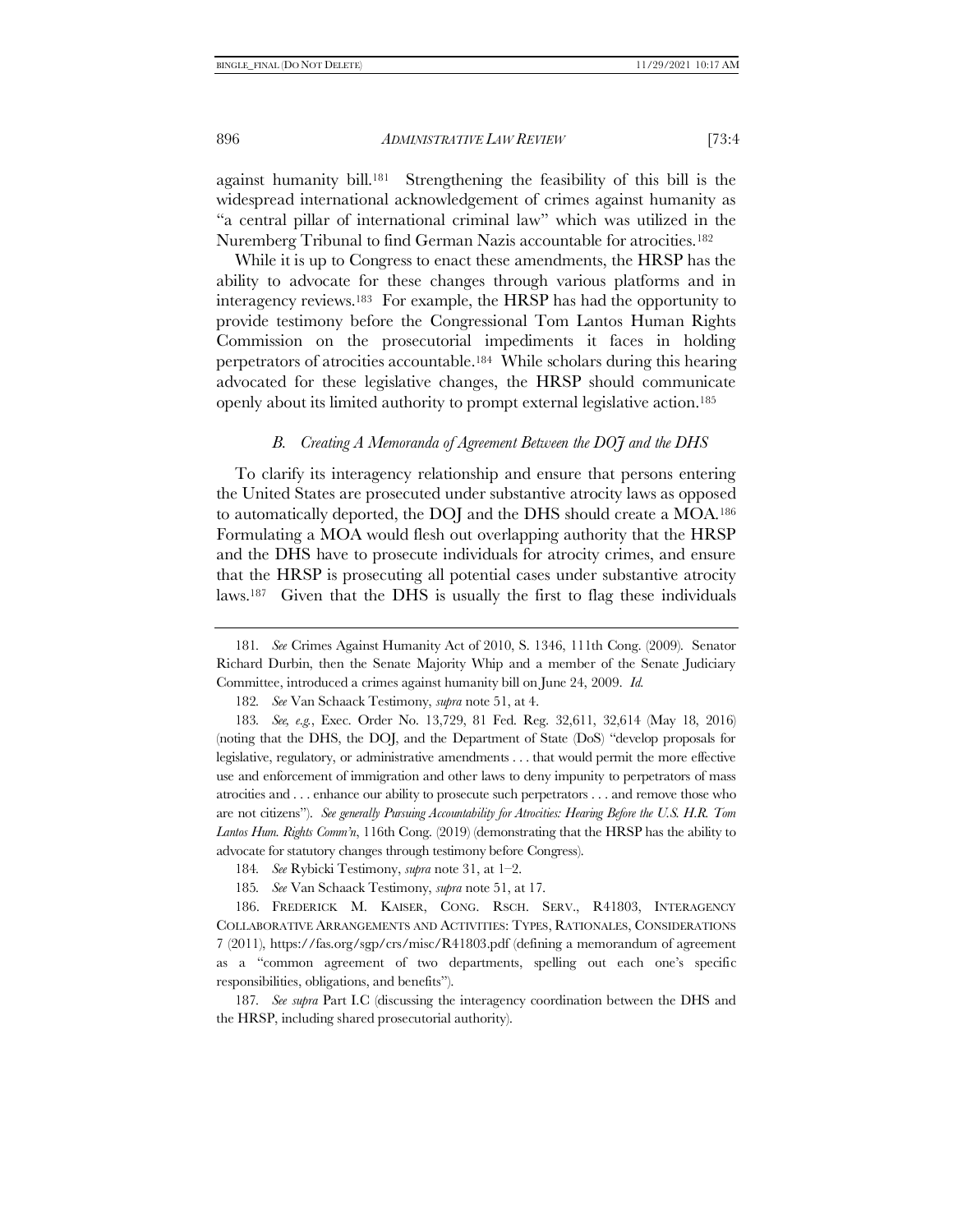upon entry, through a MOA, the HRSP could establish a set method of ensuring that persons associated with atrocity crimes are concurrently investigated by both the HRSP and the DHS to determine if a charge under substantive laws is feasible. The MOA would assure that when the legal framework permits, the HRSP should have the power to pursue justice under substantive atrocity laws and that immigration and naturalization remedies are truly a last resort.

While these agencies have an existing working relationship, a MOA would further provide a more standardized approach that allows for full transparency in the United States' pursuit of justice over atrocity crimes. The HRSP's agreement with the DHS could involve routine consultations with the DoS to assess the likelihood of domestic prosecutions in the offender's country of origin. By determining this with the DoS, the HRSP could make a more informed decision—one that considers the potential of impunity for an offender in their country of origin—before it relies on immigration and deportation.

## *C. Issuing Guidance to NGOs and CSOs on Evidence Documentation*

<span id="page-28-0"></span>To counter the evidentiary challenges that interfere with the HRSP's ability to prosecute individuals under substantive atrocity laws, the HRSP must tap into the existing network of NGOs and CSOs—both abroad and domestically—and issue guidance to these organizations on the best documentation practices and the type of evidence required for criminal indictments. The HRSP can propagate this relationship in coordination with the DHS and the DoS, which have existing relationships with these organizations.<sup>188</sup>

To issue guidance under the Administrative Procedure Act,<sup>189</sup> the broader DOJ may release a document "to educate regulated parties through plain-language restatements of existing legal requirements or provide non-binding advice on technical issues through examples or practices to guide the application or interpretation of statutes and regulations."190 Through this guidance, the HRSP could begin to approach a survivor-centered lens by directly engaging with communities who interact with survivors.<sup>191</sup> Moreover, NGOs could use this guidance in

<sup>188</sup>*. See* Van Schaack, Atrocities Prevention & Response, *supra* not[e 98.](#page-15-0)

<sup>189.</sup> Administrative Procedure Act, 5 U.S.C. §§ 551–559, 561–570a, 701–706.

<sup>190.</sup> Memorandum from Jeff Sessions, Att'y Gen., U.S. Dep't of Just., Prohibition on Improper Guidance Documents 1 (Nov. 16, 2017), https://www.justice.gov/opa/pressrelease/file/1012271/download.

<sup>191.</sup> When handling cases which involve atrocity survivors the most important components for survivor-centered justice includes "using gender-sensitive mechanisms that empower women in the society; incorporating cultural sensitivities that allow ethnic, racial,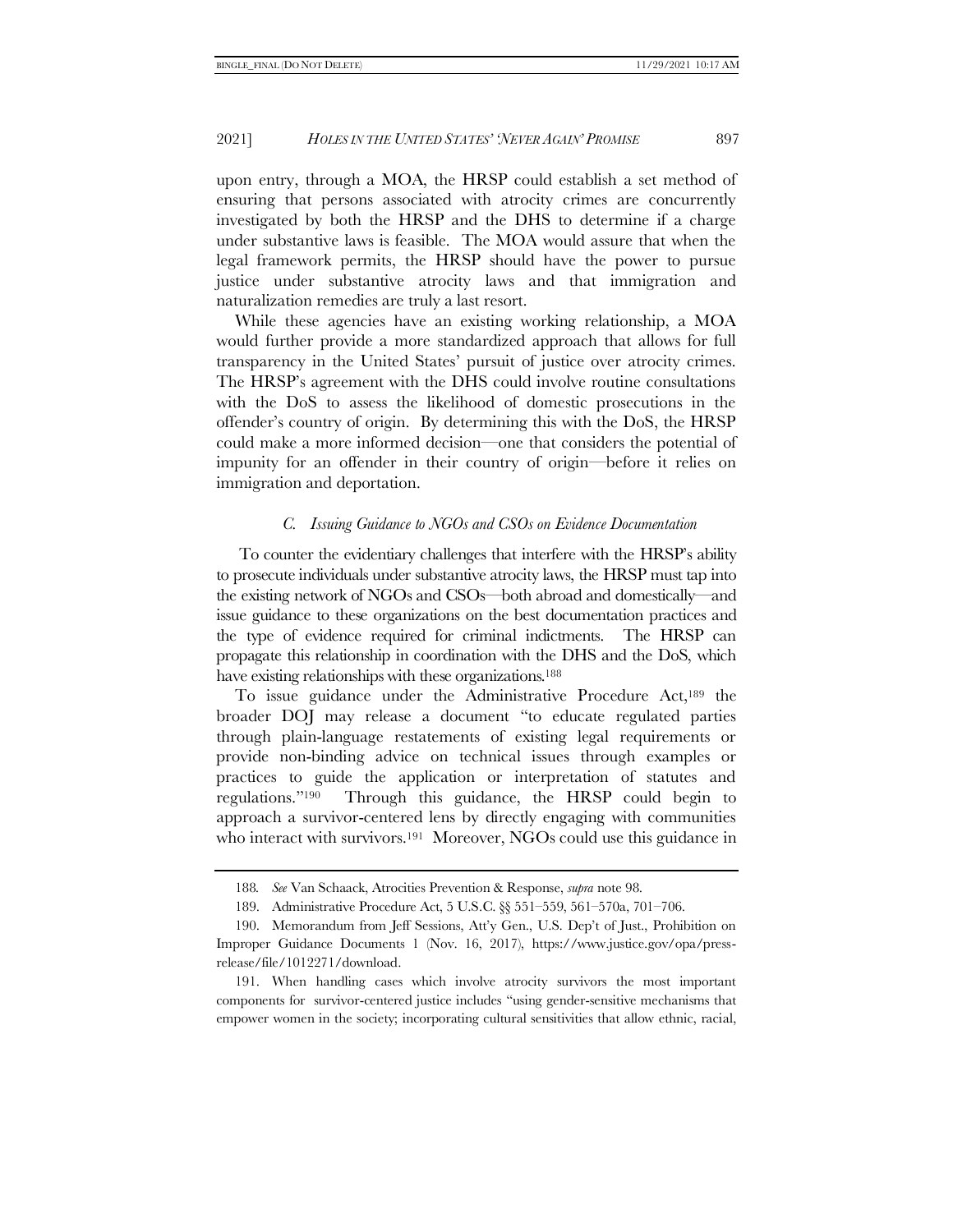U.S. diaspora communities to educate survivors on their rights to report individuals, thus leading to more prosecutions. Finally, this guidance should also inform NGOs and CSOs of the legal challenges that the HRSP faces, so that they can have a better understanding of why certain charges have not been brought under substantive laws. This way, NGOs and CSOs can play a more active role in advocating for the legislative changes needed for more HRSP prosecutions to go forward.

While this guidance would have no binding legal effect, it could bridge the gap between the present evidentiary challenges that inhibit the HRSP from bringing charges under substantive laws and the ongoing work of organizations engaged in documenting atrocities. This guidance could also provide NGOs and CSOs with a clearer understanding of the information needed to secure criminal indictments and allow them to work more closely with the HRSP during prosecutions.<sup>192</sup> By issuing clear and transparent guidance on the role of NGOs and CSOs on how best to document atrocities, the HRSP could work in unison with these groups that, like the HRSP, hope to find justice for "victims of atrocity crimes."<sup>193</sup>

#### **CONCLUSION**

"Somehow we failed ourselves to learn the lessons we undertook to teach at Nuremberg, and that failure is today's American tragedy."194 Since Nuremberg, the United States has failed to implement a domestic framework that allows for comprehensive atrocity accountability to fulfill its "never again" promise.<sup>195</sup> With its current approach, veterans of ISIS or the Myanmar military could live in the United States without fear of

193*. See* Rybicki Testimony, *supra* note [31.](#page-7-1)

and religious minorities to meaningfully participate in the system; guaranteeing reparations to survivors of conflict; providing social, medical, psychological, and other rehabilitative services; and ensuring access to effective legal representation." Marie Soueid, Ann Marie Willhoite, & Annie E. Sovcik, *The Survivor-Centered Approach to Transitional Justice: Why a Trauma-Informed Handling of Witness Testimony Is a Necessary Component*, 50 GEO. WASH. INT'L L. REV. 125, 131 (2017).

<sup>192</sup>*. See* Levy & Williams, *supra* not[e 98,](#page-15-0) at 455 (demonstrating the importance of CSOs and NGOs in documenting atrocities for subsequent accountability measures); *see also* Van Schaack, Atrocities Prevention & Response, *supra* note [98](#page-15-0) (discussing the importance of public participation in atrocity responses).

<sup>194.</sup> TELFORD TAYLOR, NUREMBERG AND VIETNAM: AN AMERICAN TRAGEDY 207 (1970). Telford Taylor was a U.S. Chief Counsel at the Nuremberg Tribunal discussing the American role in Vietnam.

<sup>195</sup>*. See supra* notes [10,](#page-2-1) [11](#page-2-2) (defining the "never again" promise and tracking the number of atrocities since it was made).